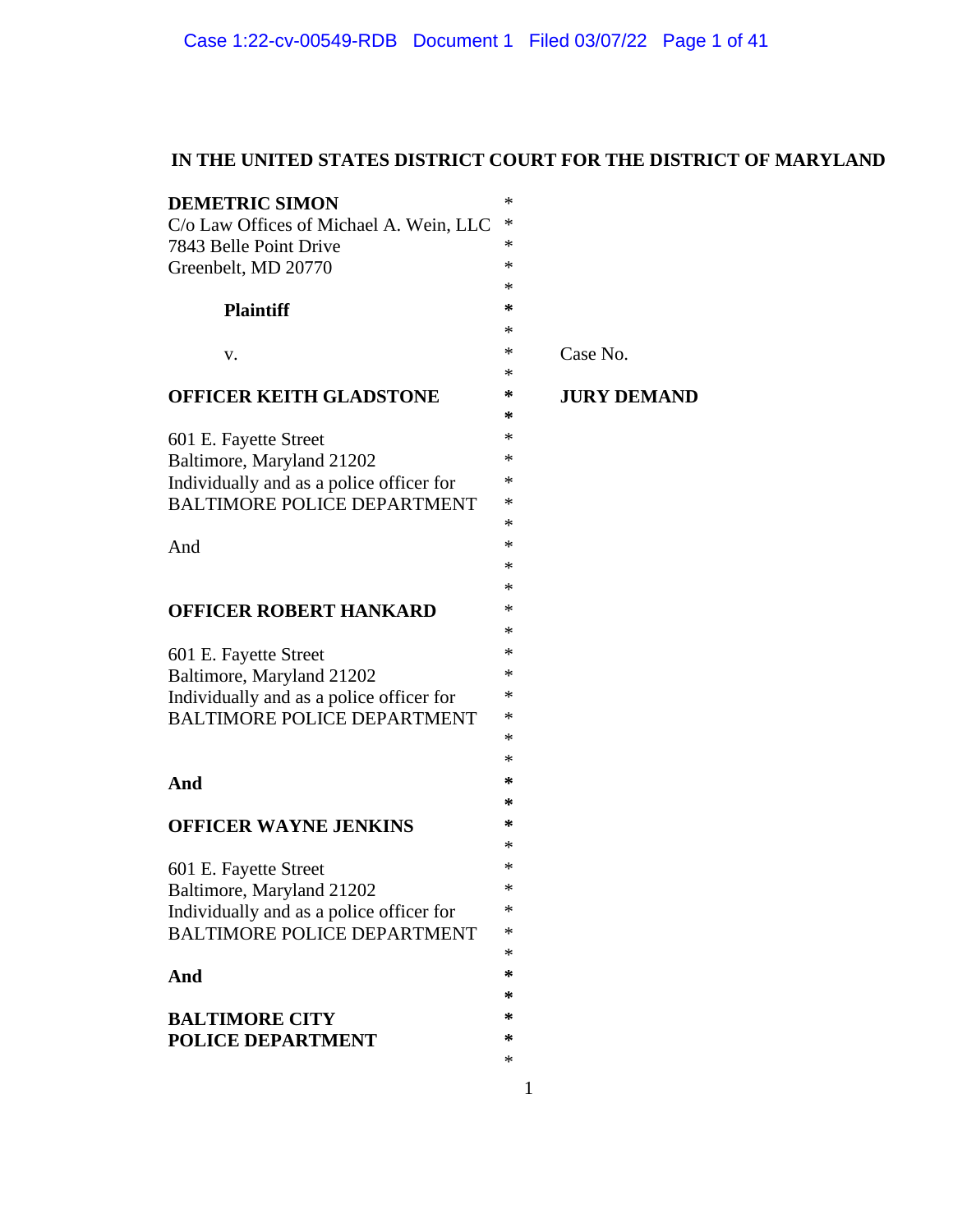|                                          | 601 E. Fayette Street                    | ∗      |
|------------------------------------------|------------------------------------------|--------|
|                                          | Baltimore, Maryland 21202                | *      |
|                                          |                                          | ∗      |
| <b>SERVE</b>                             |                                          | ∗      |
|                                          |                                          | ∗      |
|                                          | <b>Michael Harrison,</b>                 | ∗      |
|                                          | <b>Police Commissioner</b>               | ∗      |
|                                          | 601 E. Fayette Street                    | *      |
|                                          | Baltimore, Maryland 21202                | *      |
|                                          |                                          | *      |
| And                                      |                                          | ∗<br>∗ |
|                                          |                                          | ∗      |
|                                          | OFFICER CARMINE VIGNOLA                  | *      |
| 601 E. Fayette Street                    | Baltimore, Maryland 21202                | ∗      |
|                                          | Individually and as a police officer for | ∗      |
|                                          | <b>BALTIMORE POLICE DEPARTMENT</b>       | ∗      |
|                                          |                                          | *      |
| And                                      |                                          | ∗      |
|                                          |                                          | ∗      |
|                                          | OFFICER BENJAMIN FRIEMAN                 | ∗      |
| 601 E. Fayette Street                    |                                          | ∗      |
| Baltimore, Maryland 21202                |                                          | ∗      |
| Individually and as a police officer for |                                          | ∗      |
|                                          | <b>BALTIMORE POLICE DEPARTMENT</b>       | ∗      |
|                                          |                                          | ∗      |
| And                                      |                                          | ∗      |
|                                          |                                          | ∗      |
|                                          | <b>OFFICER RYAN GUINN</b>                | ∗      |
|                                          |                                          | ∗      |
| 601 E. Fayette Street                    |                                          | *      |
|                                          | Baltimore, Maryland 21202                | ∗      |
|                                          | Individually and as a police officer for | ∗<br>∗ |
|                                          | <b>BALTIMORE POLICE DEPARTMENT</b>       | ∗      |
| And                                      |                                          | ∗      |
|                                          |                                          | ∗      |
|                                          | <b>OFFICER DEAN PALMERE</b>              | ∗      |
|                                          |                                          | *      |
| 601 E. Fayette Street                    |                                          | *      |
|                                          | Baltimore, Maryland 21202                | *      |
|                                          | Individually and as a police officer for | *      |
|                                          | <b>BALTIMORE POLICE DEPARTMENT</b>       | *      |
|                                          |                                          |        |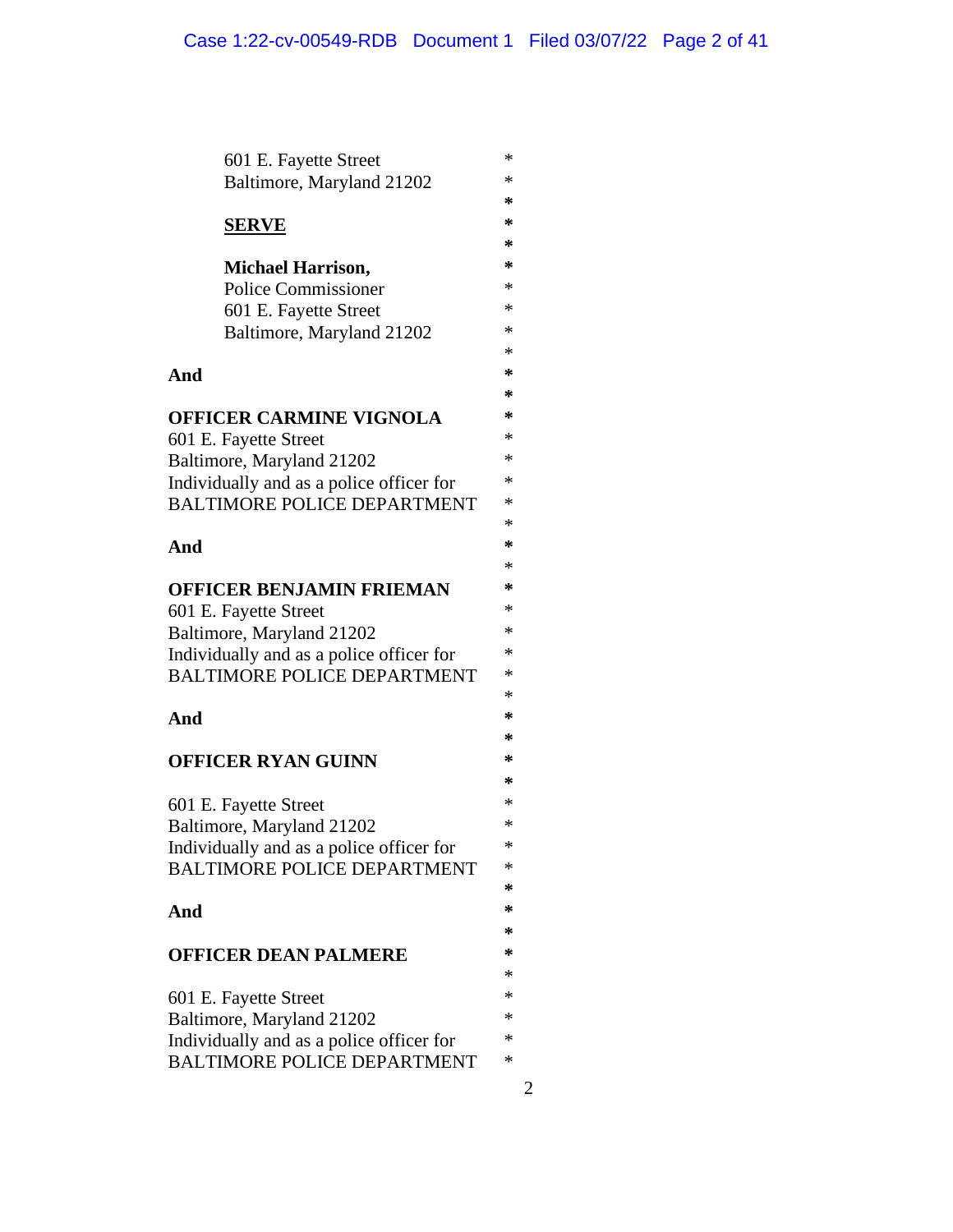| ∗ |
|---|
| ∗ |
| ∗ |
| ∗ |
| ∗ |
| ∗ |
| ∗ |
| ∗ |
| ∗ |
| * |
|   |
|   |

### **COMPLAINT FOR DAMAGES AND JURY TRIAL DEMAND**

Plaintiff Demetric Simon, by and through his attorneys, Michael Wein, Esquire of the *Law Offices of Michael A. Wein, LLC* and Lawrence Greenberg, Esquire of the *Greenberg Law Offices,* hereby sue the following Defendants: the Baltimore City Police Department ("BPD"), Officer Keith Gladstone, Officer Robert Hankard, Officer Wayne Jenkins, Officer Carmine Vignola, Officer Benjamin Frieman, Officer Ryan Guinn, Officer Dean Palmere, and Officer Sean Miller and states as follows:

### **INTRODUCTION**

1. In these causes of action, Plaintiff Demetric Simon seeks compensatory damages, punitive damages, attorney's fees, related costs, and other relief, pursuant to 42 U.S.C. §1983 (Violation of Civil Rights under United States Constitution); 42 U.S.C. §1985 (Conspiracy to Violation of Civil Rights under United States Constitution); Civil Racketeer Influenced and Corrupt Organizations Act (RICO) (18 USC § 1961 *et seq.*)(including Conspiracy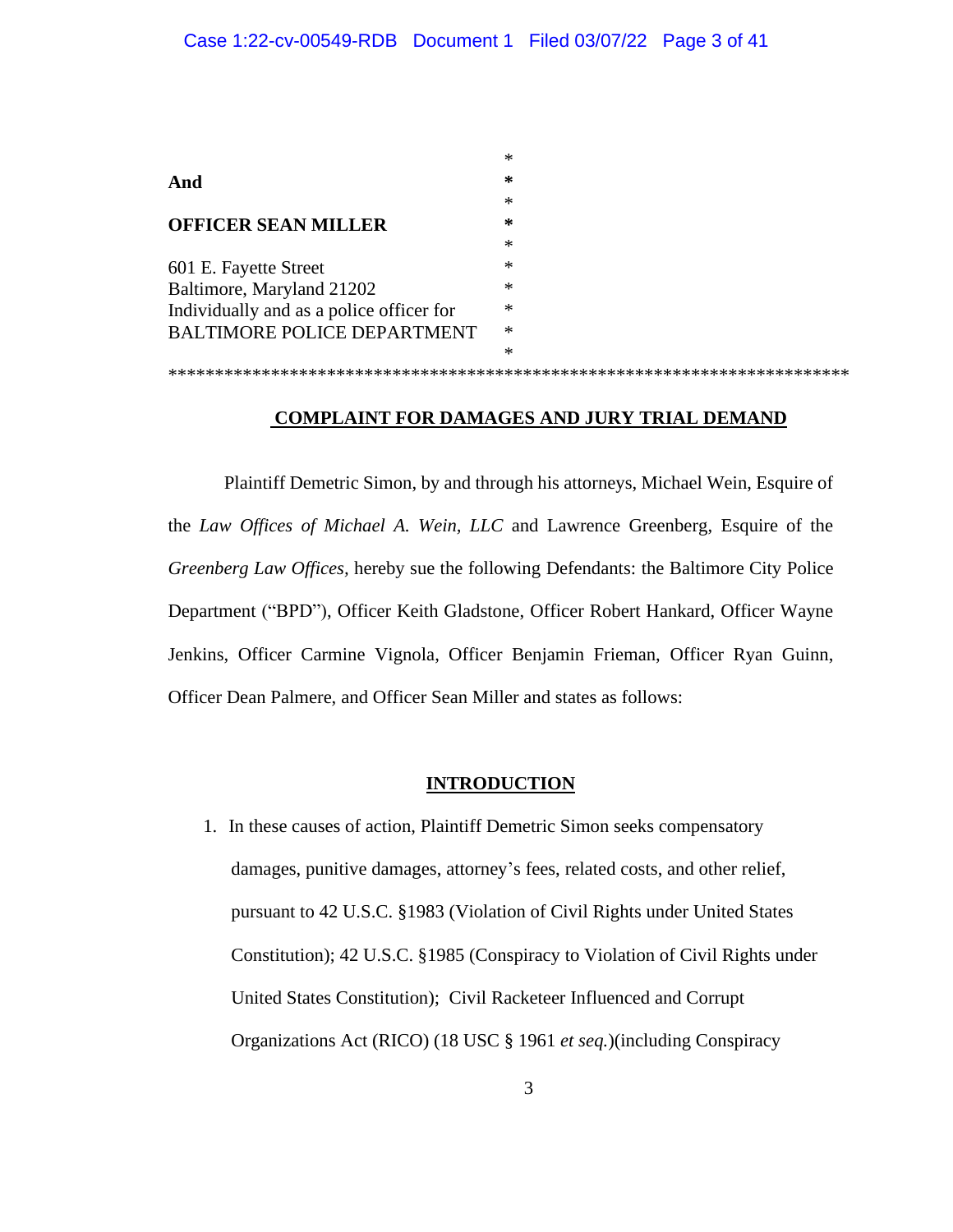amongst the participants); 42 U.S.C. Section § 1988 (Reasonable Attorney's Fees and Costs Awarded for Civil Rights Claims); and various State Tort and State Constitutional claims, many of which are also appropriately argued in the Federal claims.

- 2. Plaintiff incorporates the facts uncovered and discovered through various comprehensive investigations thus far in this matter, and are now public record. This includes the following, with hyperlinks in blue to direct sources:
	- a. Independent Report and Two-Year Investigation of Gun Trace Task Force (GTTF) Scandal, led by former Department of Justice Inspector General Attorney Michael Bromwich, and the Law Firm of Steptoe & Johnson, available at <https://www.gttfinvestigation.org/> and includes:
		- i. The 660-Page Final Report [on "Anatomy of the Gun Trace Task](https://static1.squarespace.com/static/5e25f215b3dbd6661a25b79d/t/61dfb04407c9d81f367972d8/1642049639956/GTTF+Report-c2-c2-c2.pdf)  [Force Scandal: Its Origin, Causes, and Consequences,"](https://static1.squarespace.com/static/5e25f215b3dbd6661a25b79d/t/61dfb04407c9d81f367972d8/1642049639956/GTTF+Report-c2-c2-c2.pdf) (Issued [January 2022\), based on public information, non-public](https://static1.squarespace.com/static/5e25f215b3dbd6661a25b79d/t/61dfb04407c9d81f367972d8/1642049639956/GTTF+Report-c2-c2-c2.pdf)  [information, and](https://static1.squarespace.com/static/5e25f215b3dbd6661a25b79d/t/61dfb04407c9d81f367972d8/1642049639956/GTTF+Report-c2-c2-c2.pdf) interviews conducted, and including specific discussion of Demetric Simon's Civil Rights violations by BPD Officers at Pages xx-xxi, 176-179, 274, 278-279, 390-391, 407, 416-417, 482, A15-18.
		- 4 ii. [The 35-Page Executive Summary of the GTTF investigation,](https://static1.squarespace.com/static/5e25f215b3dbd6661a25b79d/t/61dfb0a510a6fd7443dd5914/1642049707420/GTTF+Report_Executive+Summary-c2-c2-c2.pdf)  [causes and many participants.](https://static1.squarespace.com/static/5e25f215b3dbd6661a25b79d/t/61dfb0a510a6fd7443dd5914/1642049707420/GTTF+Report_Executive+Summary-c2-c2-c2.pdf) ("Page ii— ["These former BPD](https://static1.squarespace.com/static/5e25f215b3dbd6661a25b79d/t/61dfb0a510a6fd7443dd5914/1642049707420/GTTF+Report_Executive+Summary-c2-c2-c2.pdf)  [officers constituted not a single criminal gang, but instead a](https://static1.squarespace.com/static/5e25f215b3dbd6661a25b79d/t/61dfb0a510a6fd7443dd5914/1642049707420/GTTF+Report_Executive+Summary-c2-c2-c2.pdf)  [shifting constellation of corrupt officers who discovered each](https://static1.squarespace.com/static/5e25f215b3dbd6661a25b79d/t/61dfb0a510a6fd7443dd5914/1642049707420/GTTF+Report_Executive+Summary-c2-c2-c2.pdf)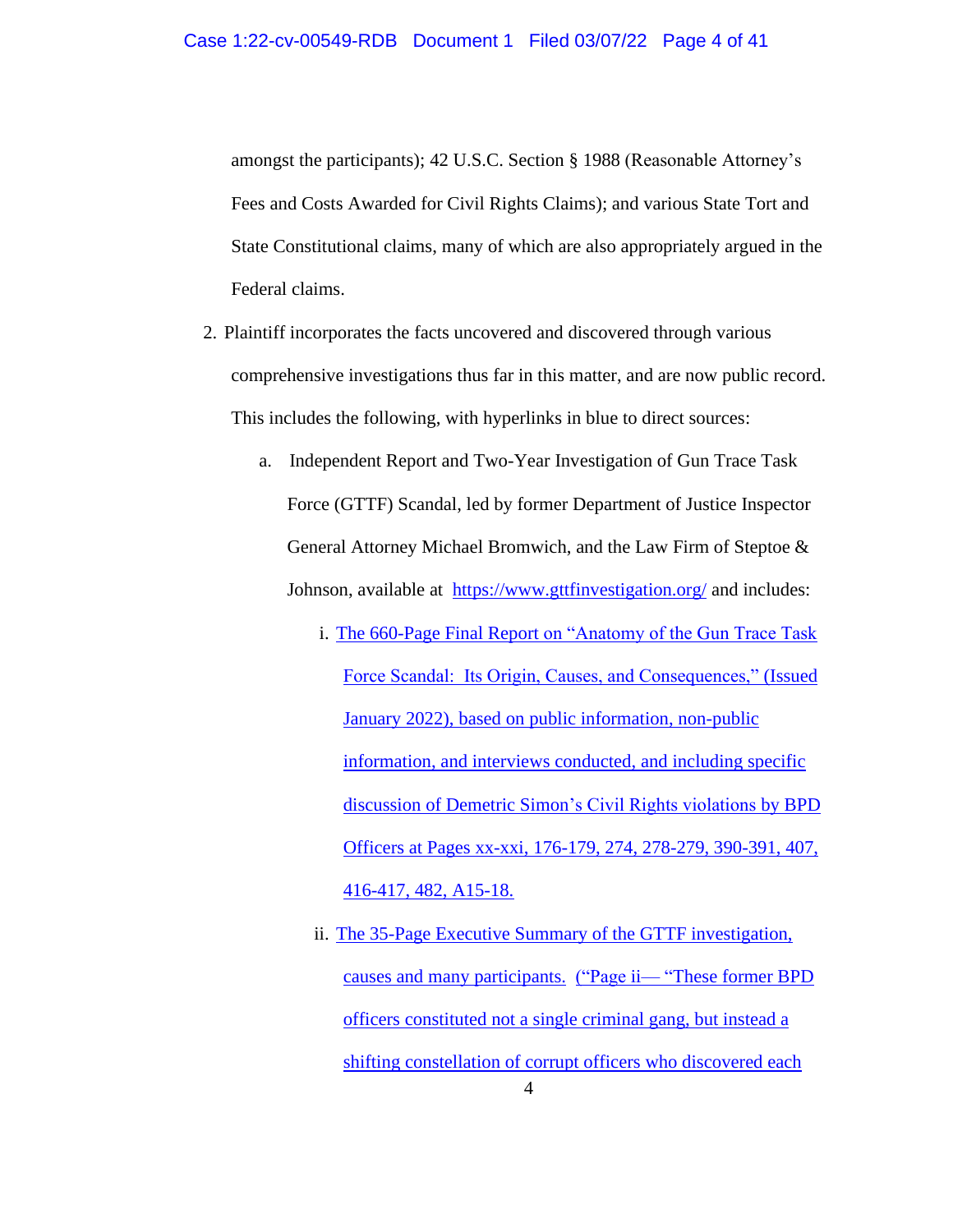[other during the course of their careers and committed their](https://static1.squarespace.com/static/5e25f215b3dbd6661a25b79d/t/61dfb0a510a6fd7443dd5914/1642049707420/GTTF+Report_Executive+Summary-c2-c2-c2.pdf)  [crimes individually, in small groups, and then in larger groups.](https://static1.squarespace.com/static/5e25f215b3dbd6661a25b79d/t/61dfb0a510a6fd7443dd5914/1642049707420/GTTF+Report_Executive+Summary-c2-c2-c2.pdf)  Over the course of many years, they victimized vulnerable [Baltimore residents who they trusted would either not complain,](https://static1.squarespace.com/static/5e25f215b3dbd6661a25b79d/t/61dfb0a510a6fd7443dd5914/1642049707420/GTTF+Report_Executive+Summary-c2-c2-c2.pdf) [or would not be believed if they did. Until the federal](https://static1.squarespace.com/static/5e25f215b3dbd6661a25b79d/t/61dfb0a510a6fd7443dd5914/1642049707420/GTTF+Report_Executive+Summary-c2-c2-c2.pdf)  [investigation developed evidence of their criminal activity, the](https://static1.squarespace.com/static/5e25f215b3dbd6661a25b79d/t/61dfb0a510a6fd7443dd5914/1642049707420/GTTF+Report_Executive+Summary-c2-c2-c2.pdf)  [corrupt officers were correct: most of their carefully selected](https://static1.squarespace.com/static/5e25f215b3dbd6661a25b79d/t/61dfb0a510a6fd7443dd5914/1642049707420/GTTF+Report_Executive+Summary-c2-c2-c2.pdf)  [victims did not complain, and those who did were virtually never](https://static1.squarespace.com/static/5e25f215b3dbd6661a25b79d/t/61dfb0a510a6fd7443dd5914/1642049707420/GTTF+Report_Executive+Summary-c2-c2-c2.pdf)  [deemed credible when the allegations were denied by the](https://static1.squarespace.com/static/5e25f215b3dbd6661a25b79d/t/61dfb0a510a6fd7443dd5914/1642049707420/GTTF+Report_Executive+Summary-c2-c2-c2.pdf)  [officers."\)](https://static1.squarespace.com/static/5e25f215b3dbd6661a25b79d/t/61dfb0a510a6fd7443dd5914/1642049707420/GTTF+Report_Executive+Summary-c2-c2-c2.pdf)

iii. Presentation by Michael Bromwich, Esquire, with Members of the [Department of Justice and Members of the Baltimore City Police](https://static1.squarespace.com/static/5e25f215b3dbd6661a25b79d/t/6216d22cdf2ded226947cd07/1645662765435/2022+JAN+20+BALTO+CITY+DECREE+FINAL-c2-c2-c2+%281%29.pdf)  [Department and Baltimore Solicitor's Office, on Consent Decree](https://static1.squarespace.com/static/5e25f215b3dbd6661a25b79d/t/6216d22cdf2ded226947cd07/1645662765435/2022+JAN+20+BALTO+CITY+DECREE+FINAL-c2-c2-c2+%281%29.pdf)  [and Report Before Maryland](https://static1.squarespace.com/static/5e25f215b3dbd6661a25b79d/t/6216d22cdf2ded226947cd07/1645662765435/2022+JAN+20+BALTO+CITY+DECREE+FINAL-c2-c2-c2+%281%29.pdf) Federal District Court Chief Judge James Breder [\(January 20, 2022\).](https://static1.squarespace.com/static/5e25f215b3dbd6661a25b79d/t/6216d22cdf2ded226947cd07/1645662765435/2022+JAN+20+BALTO+CITY+DECREE+FINAL-c2-c2-c2+%281%29.pdf) [The transcript at Page 52](https://static1.squarespace.com/static/5e25f215b3dbd6661a25b79d/t/6216d22cdf2ded226947cd07/1645662765435/2022+JAN+20+BALTO+CITY+DECREE+FINAL-c2-c2-c2+%281%29.pdf)  [discusses the Demetric Simon case in some detail.](https://static1.squarespace.com/static/5e25f215b3dbd6661a25b79d/t/6216d22cdf2ded226947cd07/1645662765435/2022+JAN+20+BALTO+CITY+DECREE+FINAL-c2-c2-c2+%281%29.pdf)

Michael Bromwich—"And the next case I want to discuss very briefly is the Demetric Simon case, that's the 2014 case in which Jenkins literally drives his car into a suspect, rams his car into the individual. They come to rest with the front wheel spinning over the suspect's head. And there is no evidence that this gentleman Demetric Simon had a gun or had drugs or anything else.

So what happened is Jenkins calls his friend Keith Gladstone and says that he needs a gun to plant at the scene of the accident to justify what Jenkins had done. And that sets into motion a series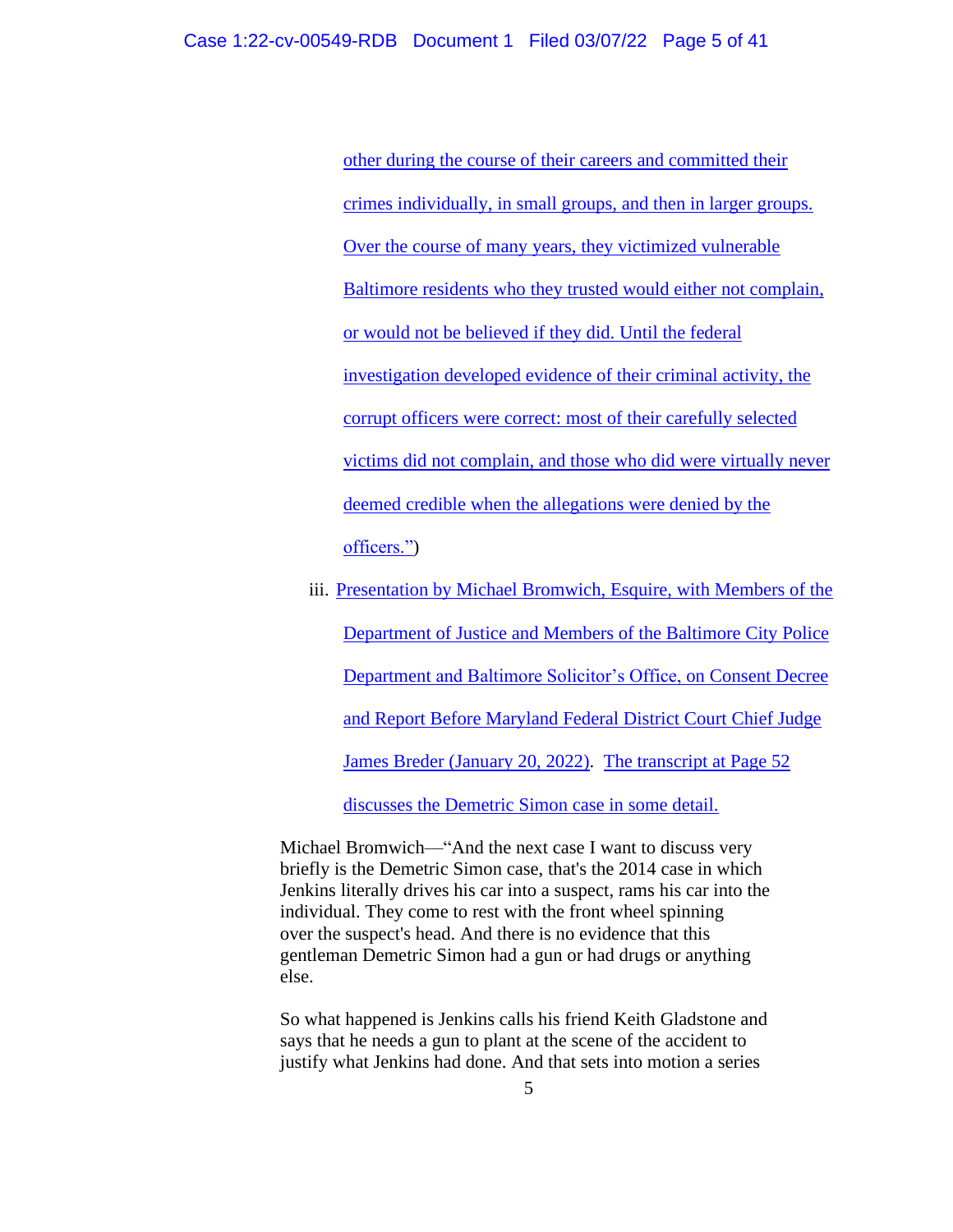of events that ultimately led to criminal charges against Gladstone and Carmine Vignola and Robert Hankard, a case that is still pending in court. But what I wanted to focus on less that than the fact that this case and the way that Jenkins used his car was reviewed by the Use-Of-Force Review Board who incredibly viewed this as a justifiable use of force, the use of his vehicle to ram an individual. But it's important to note how the Use-Of-Force Review Board reviewed the case.

We reviewed the transcript -- and the meeting lasted 21 minutes, something that should have lasted a lot more than that -- and the members of the Use-Of-Force Review Board included some of Jenkins' sponsors and patrons and supporters in the Department, Dean Palmere and Sean Miller. Those were people who believed in him, believed in his ability to produce, and protected him at almost every turn. And this is substantial evidence of the lengths to which they were willing to protect him. That is, they participated in really which was a very superficial review of the use of force. And that's the Demetric Simon case.

And that, as I just said, is really the example of the power of productive officers, Jenkins, Gladstone and some others to wield their power in the Department and immunize themselves from any reasonable sanctions. Now, Jenkins was known for his reckless driving. We couldn't even count up the number of vehicle accidents and vehicle accidents not only endanger him, they endanger his colleagues, but most importantly they endanger people in Baltimore. And there was, frequently, no valid reason for the vehicle chases that Jenkins was involved in and certainly no justification for the incredibly high speed with which he drove. But again, another example of the power that Jenkins and Gladstone wielded in the Department.

They were supervised by a lieutenant by the name of Daryl Murphy. And Murphy decided -- it was part of a larger program -- that he wanted his sergeants to meet regularly with a prosecutor from the State's Attorney's Office so that that prosecutor could review and supervise the legal and factual basis for the investigations they were doing and the cases that they were making.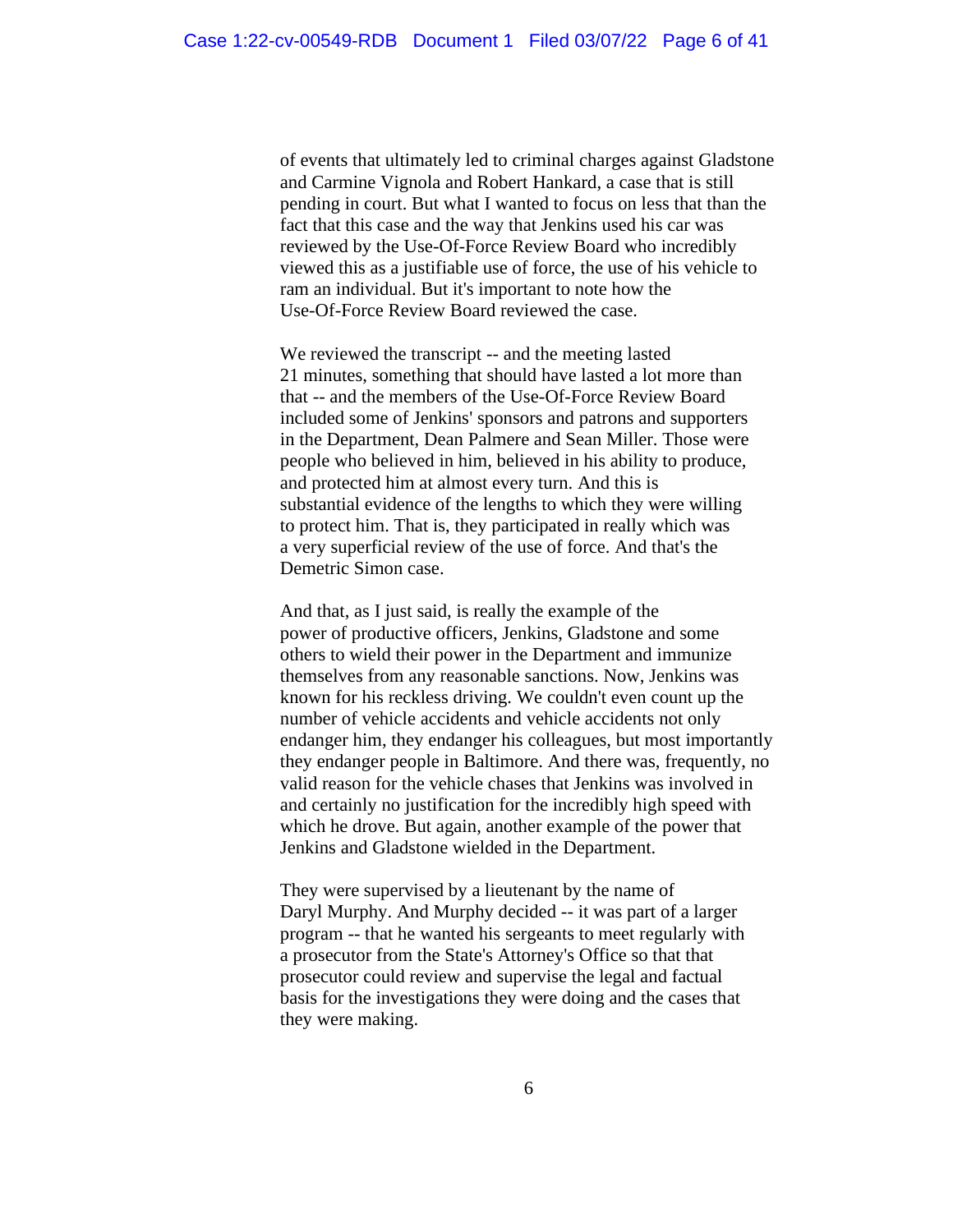And Jenkins and Gladstone did not want a lawyer looking over their shoulders and they told Murphy that they didn't want that to happen and Murphy said, "Well, I want it to continue. I think it's something that is good and positive and productive and helpful." And Jenkins and Gladstone thought otherwise. They went to Sean Miller, who was Murphy's superior, and lo and behold the meetings with the assistant state's attorney were cancelled. Murphy felt so undermined by Jenkins and Gladstone going to Miller and having his decision overruled that he asked for a transfer and left the position as the lieutenant over Jenkins and Gladstone. So, again, another example of the subversion of the supervisions, the subversion of the chain of command in the interest of deference to productive officers. "

b[.Maryland General Assembly's 180-Page](https://dls.maryland.gov/pubs/prod/NoPblTabMtg/CmsnRstrTrustPol/Commission-to-Restore-Trust-in-Policing-Final-Report.pdf) Report by "Commission to

Restore Trust in Police," [\(Final Report, Dated December 2020,](https://dls.maryland.gov/pubs/prod/NoPblTabMtg/CmsnRstrTrustPol/Commission-to-Restore-Trust-in-Policing-Final-Report.pdf) chaired by

former Federal [District Court of Maryland Judge Alexander](https://dls.maryland.gov/pubs/prod/NoPblTabMtg/CmsnRstrTrustPol/Commission-to-Restore-Trust-in-Policing-Final-Report.pdf) Williams, Jr.)

"Beyond the number (14) of officers involved in criminal misconduct, equally troubling is that the officers did not act simply on their own but instead regularly conspired with each other and in groups to commit crimes. Many of the GTTF officers were convicted of engaging in a criminal racketeering conspiracy, and one of the lead defendants, Sgt. Wayne Jenkins, himself described their behavior as a "criminal enterprise." Individually, in pairs, and sometimes in groups, the GTTF officers intentionally planned criminal misconduct, such that even BPD itself in civil litigation has described the GTTF officers' misconduct as a "criminal conspiracy."

The GTTF officers engaged in serious, destructive criminal acts that would undermine any citizen's confidence in the trustworthiness of law enforcement. Instead of carrying out their oaths to protect and serve the community, the GTTF officers preyed upon Baltimore residents, abusing their power as police officers for personal gain. The GTTF officers stole money, assaulted citizens, conducted unlawful searches and seizures, lied in internal documents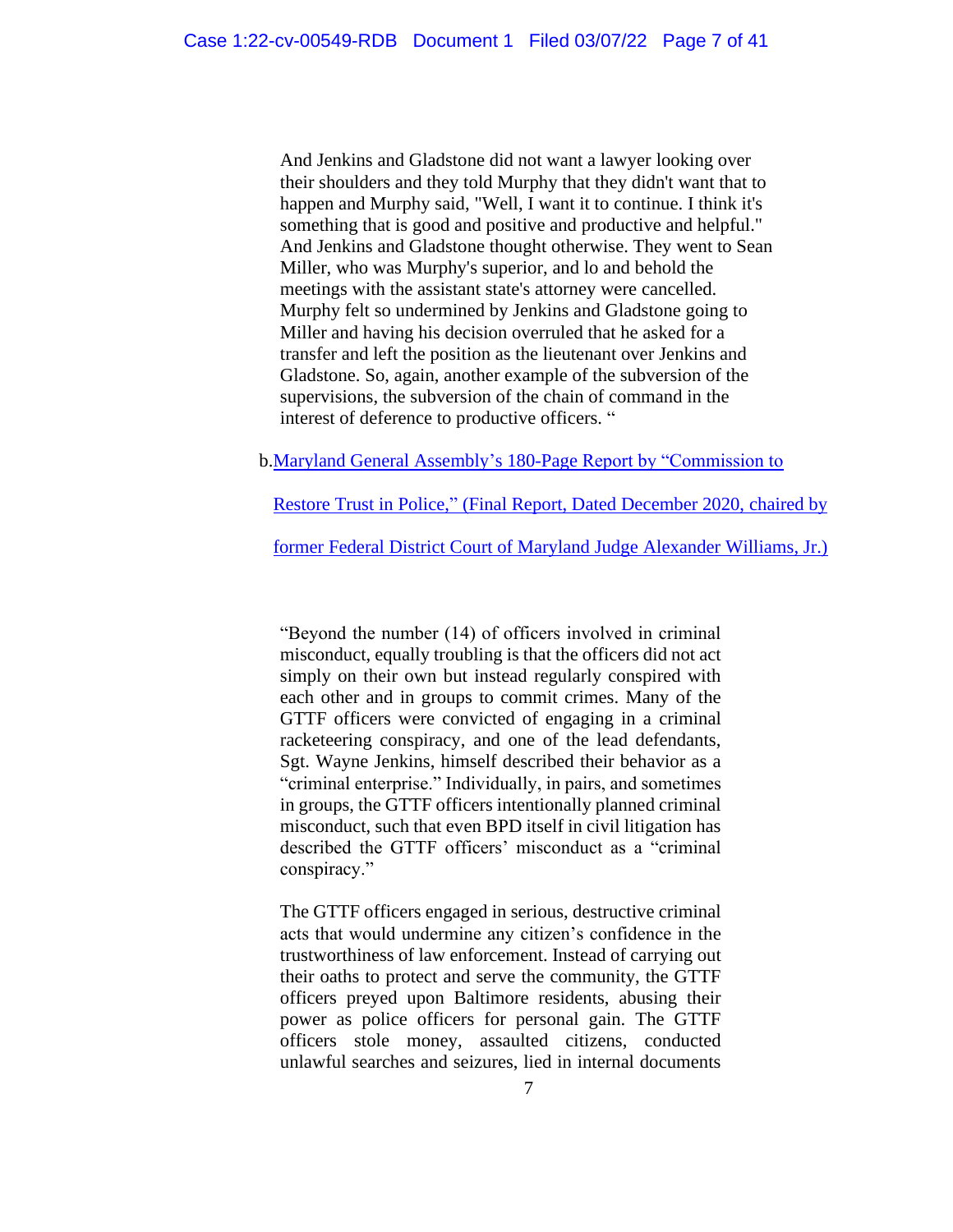and to the judicial system in testimony and affidavits, and illegally planted evidence, resulting in unfair and improper convictions. The GTTF officers' actions led to at least two deaths—one involving a high-speed and illegal chase with false evidence planted, and one involving theft of money from a drug dealer who thereafter was unable to repay a drug-related debt and was killed. Not the least of the officers' crimes was cheating and stealing from the public, by falsely obtaining overtime payments that were not earned.

In addition to the number of officers involved, the coordinated nature of their actions, and the severity of their crimes, the Commission has found that the misconduct did not occur over a short timeframe but instead continued to occur over a course of many years involving many dozens of incidents. Some of the involved officers were actively engaged in criminal misconduct for several years before they were assigned to the Gun Trace Task Force.

Another upsetting feature of the GTTF scandal is that the misconduct was not committed only by low-level officers, but also by supervisors. Three sergeants are among those who have pleaded guilty. Those individuals were experienced officers who were well-respected by command and presumably promoted into squad leadership roles because of their perceived quality of performance, but in fact, those individuals participated in and led the criminal behavior."

- c. [Transcript of Guilty Plea of Officer Keith Gladstone \(](https://static1.squarespace.com/static/5e25f215b3dbd6661a25b79d/t/6160745be8dc51215439ba6f/1633711195595/2019.05.31+-+Gladstone+Plea+Hearing+Transcript-c2.pdf)*United States v. Gladstone*[, No. 1:19-cr-00094-CCB \(D. Md. June 3, 2019 \(ECF 19\).](https://static1.squarespace.com/static/5e25f215b3dbd6661a25b79d/t/6160745be8dc51215439ba6f/1633711195595/2019.05.31+-+Gladstone+Plea+Hearing+Transcript-c2.pdf)
- 3. The illegal stop, search, physical injuries, seizures, false arrest, false imprisonment, and intimidation of Plaintiff Simon, as well as the fabrication of evidence, false statements, and false testimony to support said illegal conduct,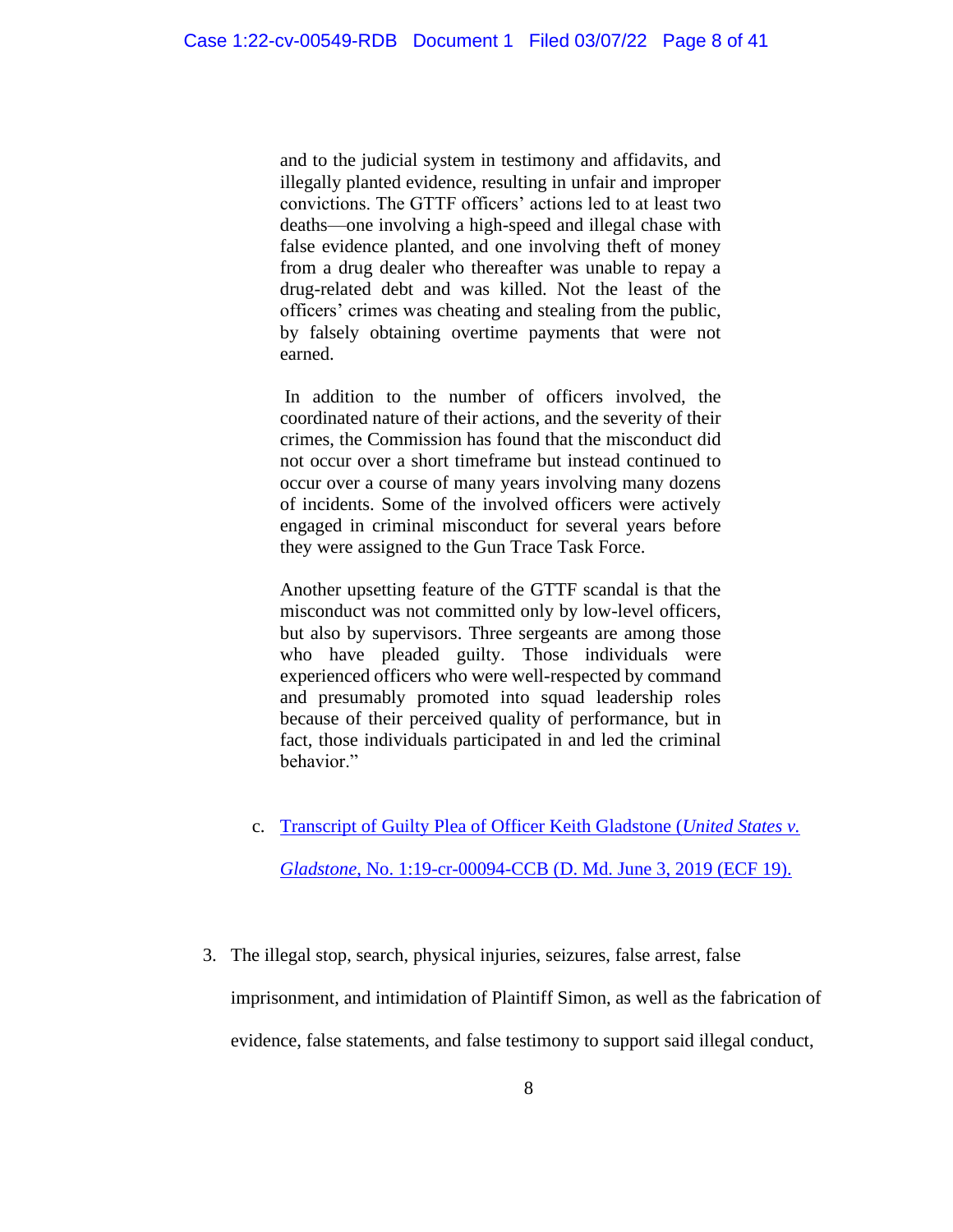were part of a longstanding pattern and practice of illegal conduct, including illegal stops, searches, seizures, and fabrications and sworn lies. These were also part of a pattern if misconduct, targeted against and done against people in Baltimore, with drug issues and offenses. This was both planned and by design, as those targeted, faced not only retaliation with little hope of being taken seriously, but potential imprisonment for any outstanding warrants or charges, and thus victims were targeted to avert suspicion and accountability. This was sufficiently widespread within the BPD to assume the quality of a "custom or usage" of which BPD policymakers had actual or constructive knowledge. The BPD intended that these "customs or usages" continue and/or condoned such behavior by demonstrating deliberate indifference to stopping or correcting them.

4. BPD, GTTF and/or the Violent Crimes Impact Division ("VCID") and/or earlier iterations of "flex squads" and "Special Enforcement Units" (SETs) (functioning as supposed "elite units" comprised primarily of plainclothes officers given wide latitude to investigate and/or arrest persons suspected of dealing drugs and/or gun violations), were an "enterprise" or an "association in fact enterprise" (with GTTF and/or VCID and/or "flex squads" and/or "SETs" acting at times as a sub-unit enterprise, in coordination with BPD). They shared all with the same illegal goal of giving the "appearance" of "numbers" and "productivity," <sup>1</sup> whereas the "ends

<sup>&</sup>lt;sup>1</sup> "Recommendation No. 12: Senior command staff members must always work through the formal chain of command. They must not allow the needs of the moment, statistical productivity, or high regard for particular individuals or units to subvert the chain of command through issuing orders directly to lowerlevel personnel. BPD agrees with Recommendation #12 and has already implemented this practice. As you outlined in the report: "Close and careful supervision is critical to ensuring that BPD members are effective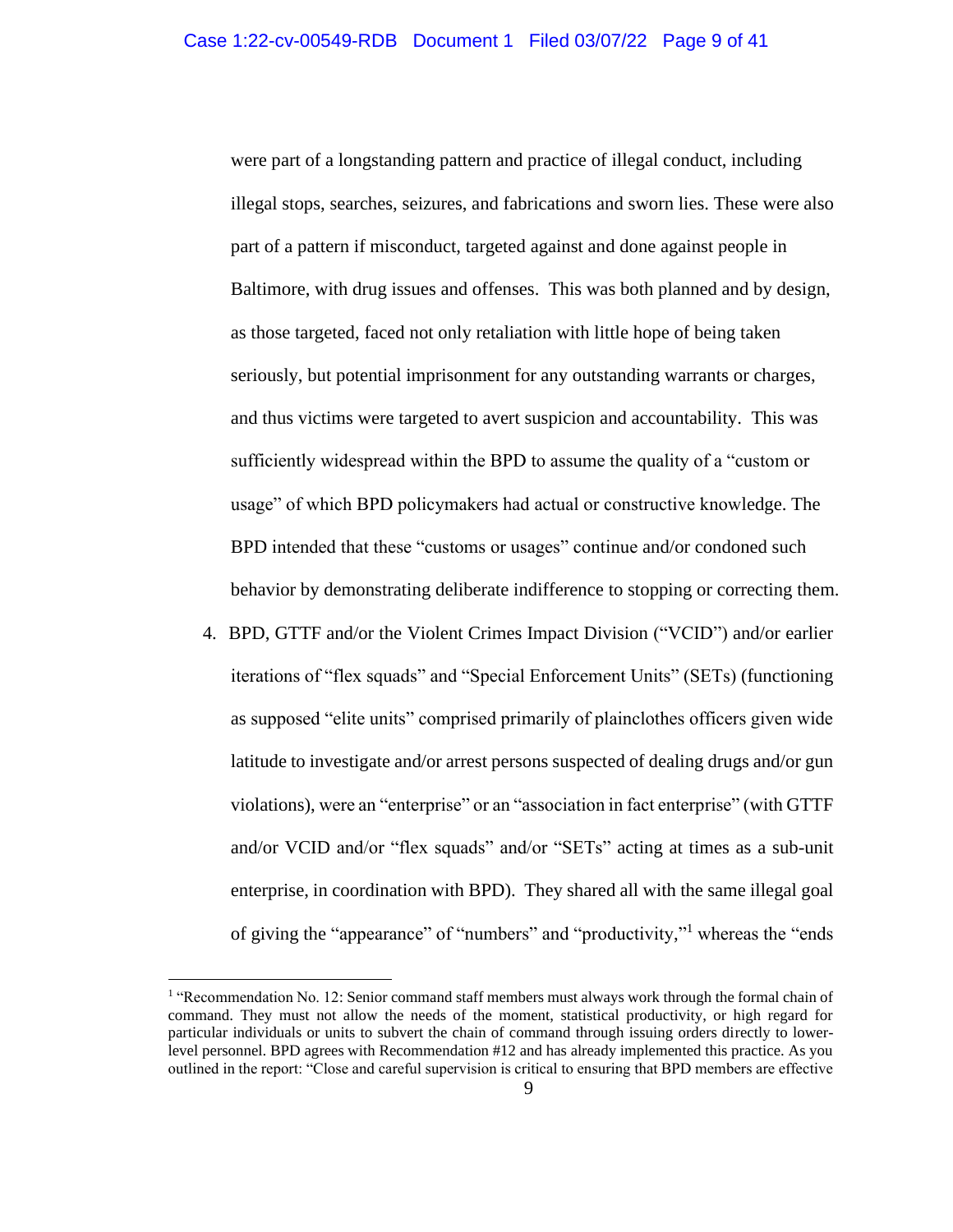justified the means" even if the means were carried out perjuriously, corruptly, and unconstitutionally. These false appearances were engendered, by allowing both casual corruption and outright corruption and violations of civil rights, though various criminal racketeering actions.<sup>2</sup> Even if the Baltimore Police Department did not have the "dirty work" done by everyone within the police department, BPD tolerated, condoned, and incentivized these criminal actions by its most aggressive and corrupt employees, servants, and agents, because it benefitted and burnished BPD's own perceived "effectiveness" and led to increased salaries, promotions, and funding.

5. This lawsuit therefore also seeks compensation and relief from the injuries resulting from the Officers' misconduct that was in accord with BPD policies or procedures, condoned by the BPD, and which BPD knew or should have known.

### **PARTIES**

and behave lawfully. That cannot occur if special relationships are created between lower-level members and upper-level commanders that supplant and undermine the chain of command." It is vital that the correct level of supervisor is performing the appropriate tasks. Commanders should not be doing the work of Sergeants, and likewise directives given by Commanders to those at the officer or detective level undermines the credibility of those in the supervisor and manager ranks in between. Going outside the chain of authority can lead to confusion of priorities, which leads to improper action (or inaction) by the unit. Further, direct intervention by an upper level commander undermines the leadership and credibility of the lower ranked supervisor." (From BPD Response to GTTF Report of Michael R. Bromwich, dated January 14, 2022, Page 7-8)

<sup>&</sup>lt;sup>2</sup> Including but not limited to various violations of State law of robbery, bribery, and extortion, as well as Federal law; including (1) bribery (18 U.S.C. §201), extortion (18 U.S.C. § 873), obstruction of justice (18 U.S.C. §1503), obstruction of criminal investigations (18 U.S.C. §1510), obstruction of State or local law enforcement (18 U.S.C. §1511), tampering with a witness, victim or an informant (18 U.S.C. §1512), and retaliating against a witness, victim or an informant (18 U.S.C. §1513).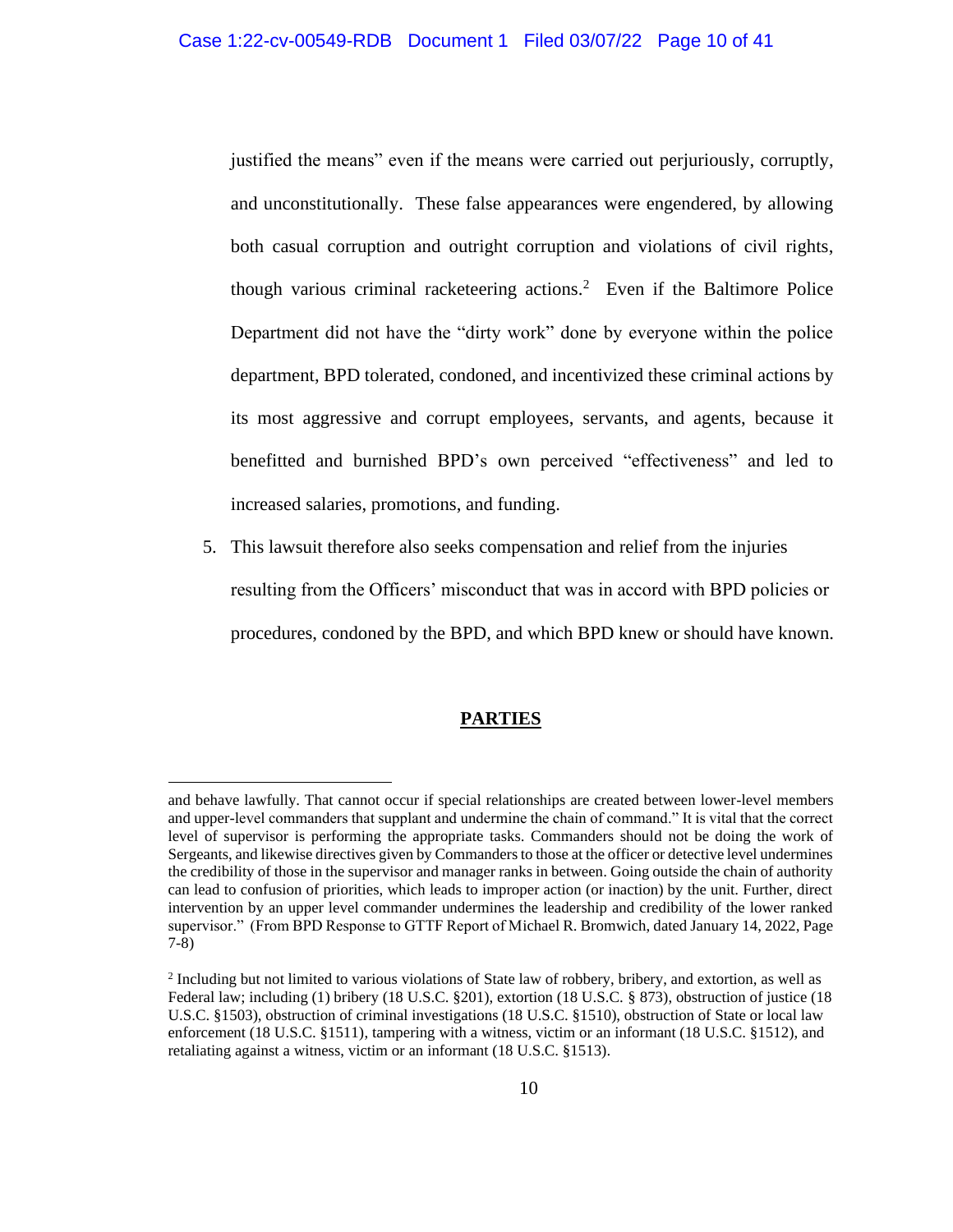- 6. Plaintiff Simon hereby incorporates and restates Paragraphs 1 through 5 and further states as follows:
- 7. Plaintiff Demetric Simon, after being recently paroled for good behavior and receiving and completing drug treatment, is a resident of Howard County, Maryland. He has authorized as a contact address in this litigation, service upon Plaintiff's counsel, located in Prince George's County, Maryland.
- 8. Defendant Baltimore City Police Department (hereinafter "BPD" or "Department") is an agency of the State of Maryland and considered a proper party for suit and liability for Federal and State violations. BPD employs or has employed each of the individual Defendants in this case and is a "person" within the meaning of 42 U.S.C. §1983.
- 9. At all times relevant herein, Defendants Gladstone, Hankard, Jenkins, Vignola, Frieman, Guinn, Palmere, and Miller, ("Officer Defendants") were employees of the BPD, having committed the acts and omissions described herein under color of the law and within the scope of their employment.
- 10. Defendant Detective Keith Gladstone is a former member of the BPD, and was at all times relevant to this action, employed by and acting under the control and supervision of the Department. In an indictment unsealed on March 6, 2019, Gladstone has previously been charged with, and later on or about May 13, 2019, plead guilty in Federal Court to, violating Plaintiff Demetric Simon's Civil Rights against 18 U.S.C. §241. Former Officer Gladstone has not yet been sentenced. He is being sued in both his individual and official capacities.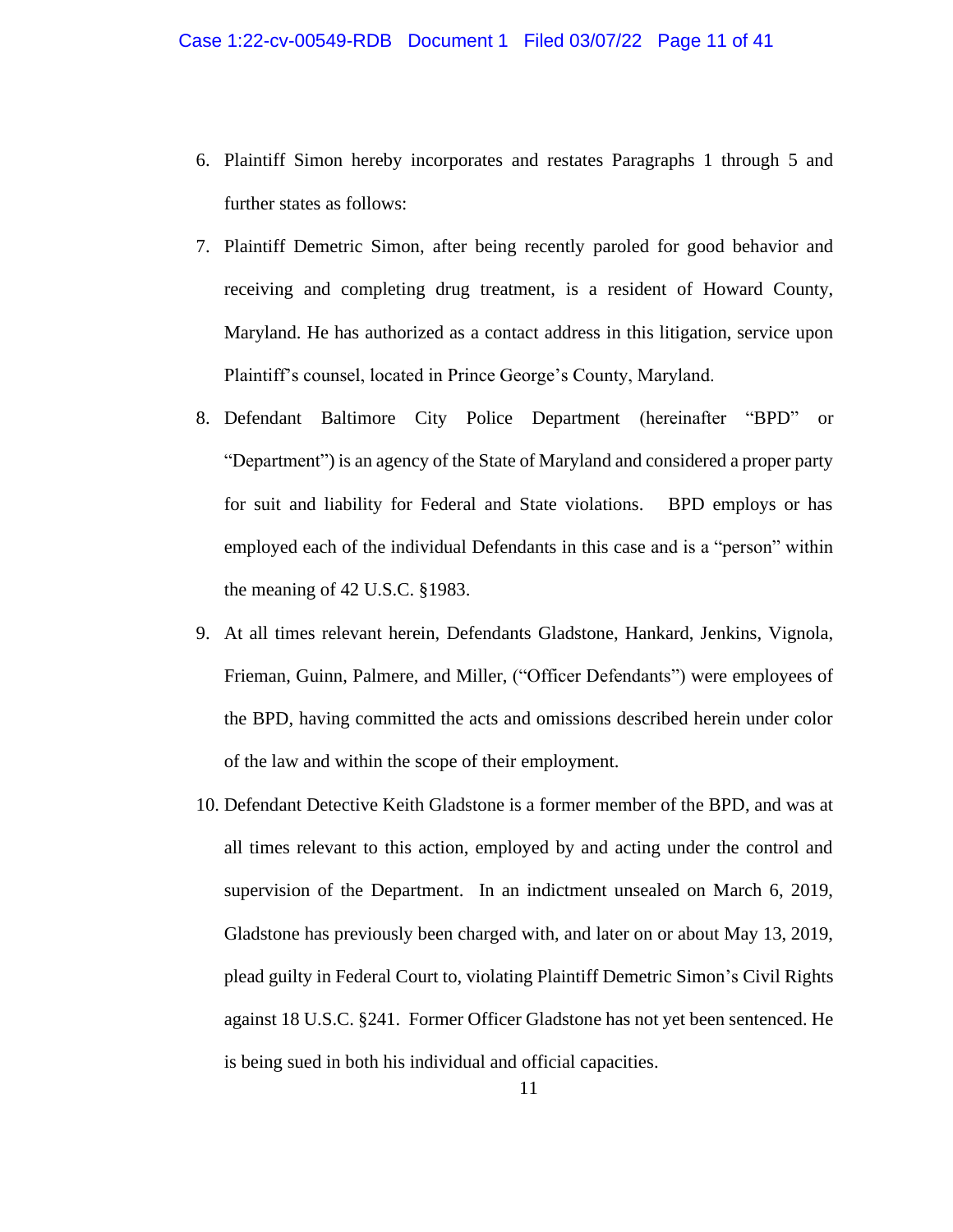- 11. Defendant Robert Hankard is a former member of the BPD, and was at all times relevant to this action, employed by and acting under the control and supervision of the Department. He has been previously charged with violating Plaintiff Demetric Simon's Civil Rights, against 18 U.S.C. §241. Former Officer Hankard is presently scheduled for trial in Federal Court related to those charges beginning on or about April 4, 2022. He is being sued in both his individual and official capacities.
- 12. Defendant Wayne Jenkins is a former member of the BPD, and was at all relevant times employed by and acting under the control and supervision of the Department. He was a member of the Violent Crimes Impact Division (VCID), and later became officer-in-charge of the Special Enforcement Section of the Division. Former Officer Jenkins is presently serving a lengthy prison sentence, related to other crimes committed while he was a member of and had supervisory roles in the VCID and Gun Trace Task Force (GTTF). He was not criminally charged related to his actions *inter alia* of assaulting and running over Plaintiff Simon with his car while chasing him down, and later role in framing an innocent Simon with the planted evidence of the BB Gun and making false police reports and statement of probable cause. This lead to Plaintiff Simon being imprisoned for least 317 days. He is being sued in both his individual and official capacities.
- 13. Defendant Carmine Vignola, is a former member of the BPD, and was at all relevant times employed by and acting under the control and supervision of the Department. Defendant Vignola later plead guilty to, and was sentenced for his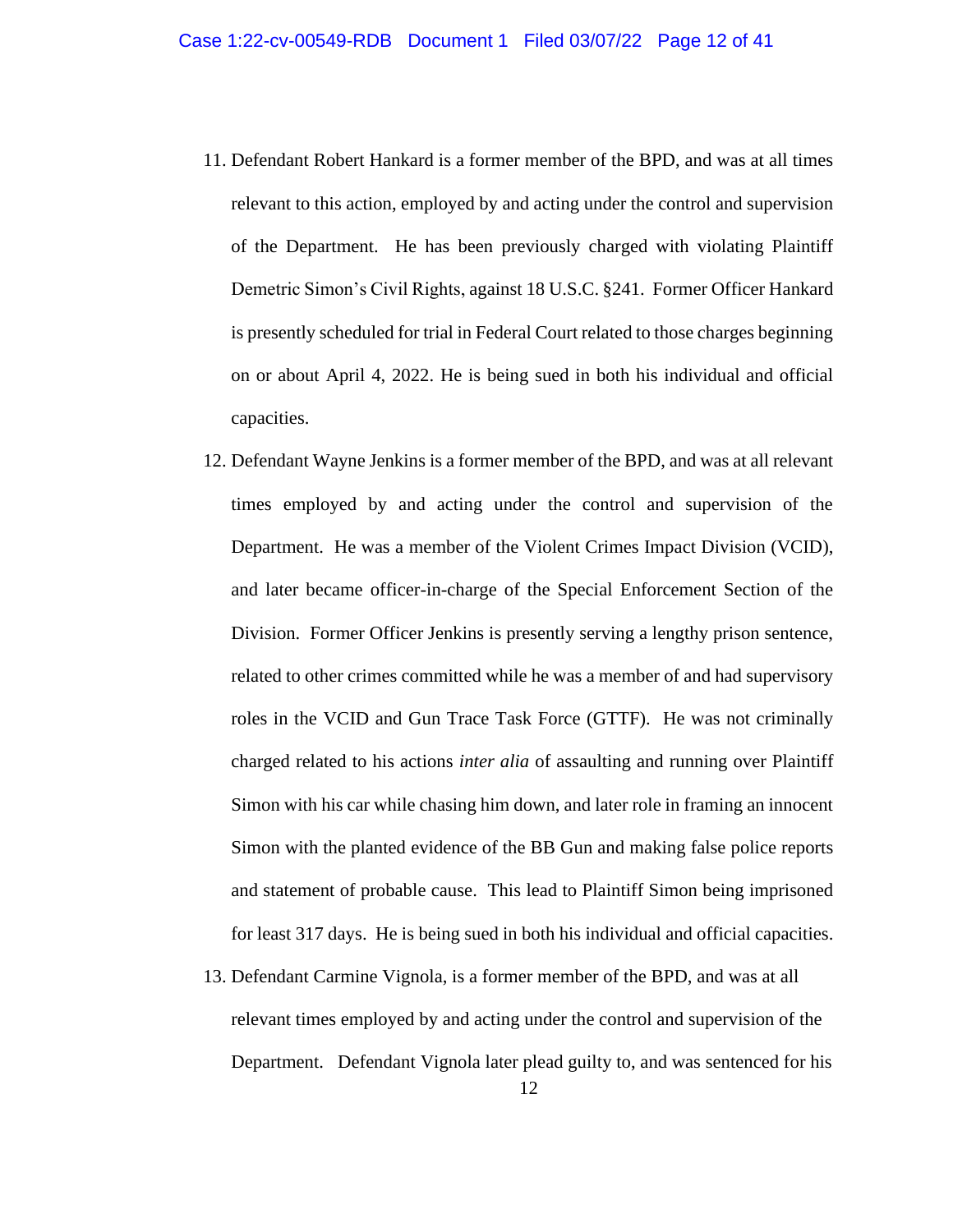knowledge and role in framing Plaintiff Simon, including by lying to the Grand Jury about the Civil Rights violations perpetrated against Plaintiff Simon. He is being sued in both his individual and official capacities.

- 14. Defendant Brian Frieman is a former member of the BPD and was at all relevant times employed by and acting under the control and supervision of the Department. He was a former member of the Gun Trace Task Force (GTTF), and at the time Defendant Wayne Jenkins ran onto the sidewalk and ran over Plaintiff Simon on March 26, 2014 sending him to the hospital, was partnered with Officer Jenkins. Officer Frieman did not see any gun or BB gun being used by Plaintiff Simon, but knowingly permitted his partner Jenkins to fill out a false police report, falsely written in the "first person" to better give the false appearance of "corroboration" of Jenkins' criminal and civil tortious actions, in running over Simon with his car. $3$  He is being sued in both his individual and official capacities.
- 15. Defendant Ryan Guinn, is a former member of the BPD, and former member of the GTTF, and VCID, who worked previously with Officers Jenkins and

<sup>&</sup>lt;sup>3</sup> As described in the False Police Report and Statement of Probable Cause—"Detective Sergeant Jenkins then observed Simon holding a dark in color handgun in his right hand. While Simon was running and looking back towards Detective Frieman Detective Sergeant Jenkins believed that I was in great danger or even a chance of possible death [.] Simon continued refusing commands to stop running as he attempted to elude police. Simon then ran onto the sidewalk still armed with a handgun. At this time Detective Sergeant Jenkins who was in great fear for Detective Frieman's life drove into the driveway of 4203 Anntana Avenue and struck Simon with the front of his vehicle. Simon then fell to the ground still in the yard of 4203 Anntana Avenue. Detective Sergeant Jenkins then requested a medic to our location to treat Simon. Medic 13 of the Baltimore City Fire Department responded to the scene. Simon was transported by ambulance to Bayview Hospital. Police Officer Hernandez, while canvassing the scene, located a black handgun under a truck in the driveway of 4203 Anntana and notified police dispatch of his discovery. Investigators responded to the truck and observed a black in color handgun laying under a truck in the driveway of 4203 Anntana."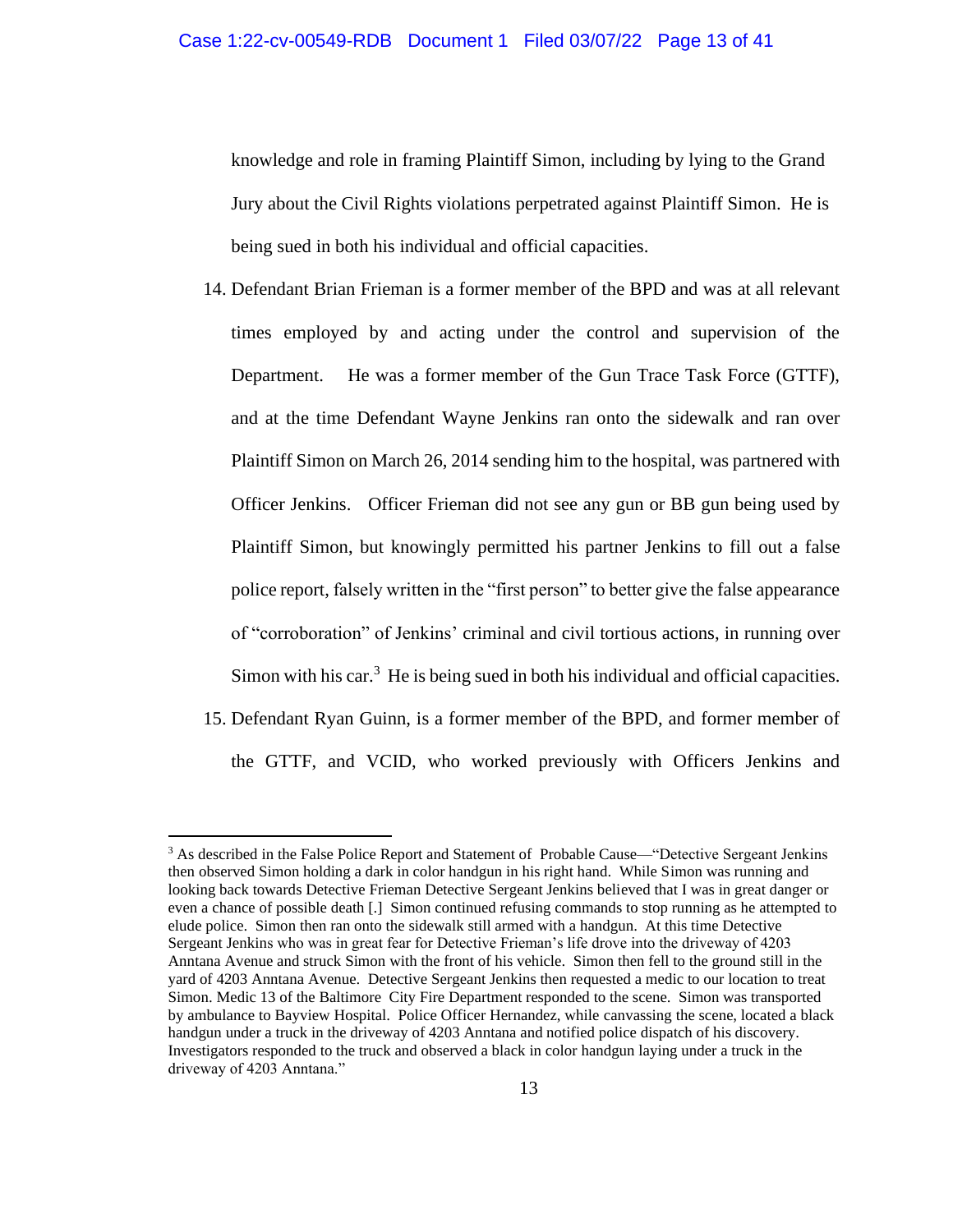Gladstone. On March 16, 2014, Officer Guinn was one of the responding officers to the scene where Plaintiff Simon was struck and awaiting transportation to the hospital. He spoke with Officer Jenkins at the scene, and according to reporting, suggested Officer Jenkins speak with his lieutenant, and Jenkins then called Officer Gladstone.<sup>4</sup> Officer Gladstone later arrived, and was the one who appeared to casually announce locating the planted BB gun, nearby. Yet, Gladstone's presence wasn't officially noted by Officer Guinn as even being there that day. Officer Guinn claimed to later have doubts about various officers' methods, but felt all police officers are permitted to "cut corners" in their jobs. He is being sued in both his individual and official capacities.

16. Defendant Dean Palmere is a former member of the BPD, who worked there from about 1998 through his retirement in 2018, including various supervisory roles within the BPD including the plainclothes divisions, like the GTTF. This included since 2013 functioning as Deputy Commissioner overseeing the BPD's Patrol and Operations Bureaus. At all relevant times herein, former Officer Palmere, not only had supervisory responsibility over these divisions which *inter alia,* included Officers Gladstone, Hankard, and Jenkins, but was aware and condoned the constitutional violations by officers in these divisions including the Officer Defendants. Supervisory Officer Palmere, instead of taking reasonable steps to stop these violations, instead assisted with ensued those officers engaged in

<sup>4</sup> *See,* Fenton, Justin, We Own this City: A True Story of Crime, Cops, and Corruption, Random House (2021), pg. 49- 50, 255-256.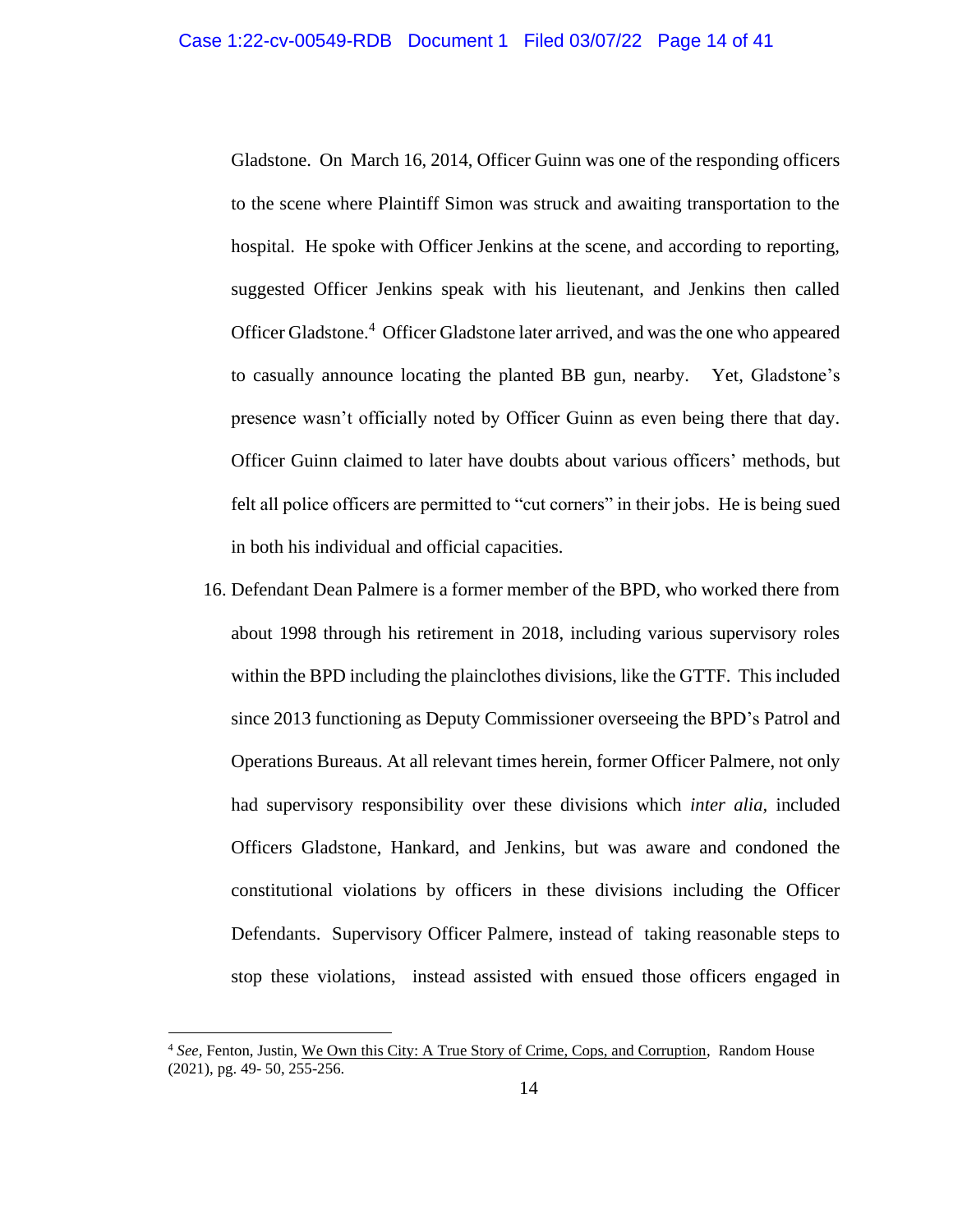corrupt and unconstitutional activities, would continue unabated and against efforts to hold them accountable. He is being sued in both his individual and official capacities.

17. Defendant Sean Miller is a former member of the BPD, including various supervisory roles within the BPD including the plainclothes divisions, and the GTTF. At all relevant times herein, former Officer Miller, not only had supervisory responsibility over these divisions which *inter alia,* included Officers Gladstone, Hankard, and Jenkins, but was aware and condoned the constitutional violations by officers in these divisions (including the Officer Defendants). Officer Miller, instead of taking reasonable steps to stop these violations, assisted with ensuring those officers would continue unabated, engaging in corrupt and unconstitutional activities, and against efforts to hold them accountable. He is being sued in both his individual and official capacities.

### **JURISDICTION AND VENUE**

- 18. Plaintiff Simon hereby incorporates and restates by reference, Paragraphs 1 through 17, and further states as follows:
- 19. This action is brought pursuant to 42 U.S.C. §1983 and 42 U.S.C. §1985 to redress the deprivation under color of law of Plaintiff Simon's rights as secured by the United States Constitution, including the Fourth and Fourteenth Amendments to the United States Constitution.
- 20. Further action and damages include attorney's fees and costs, under 42 U.S.C.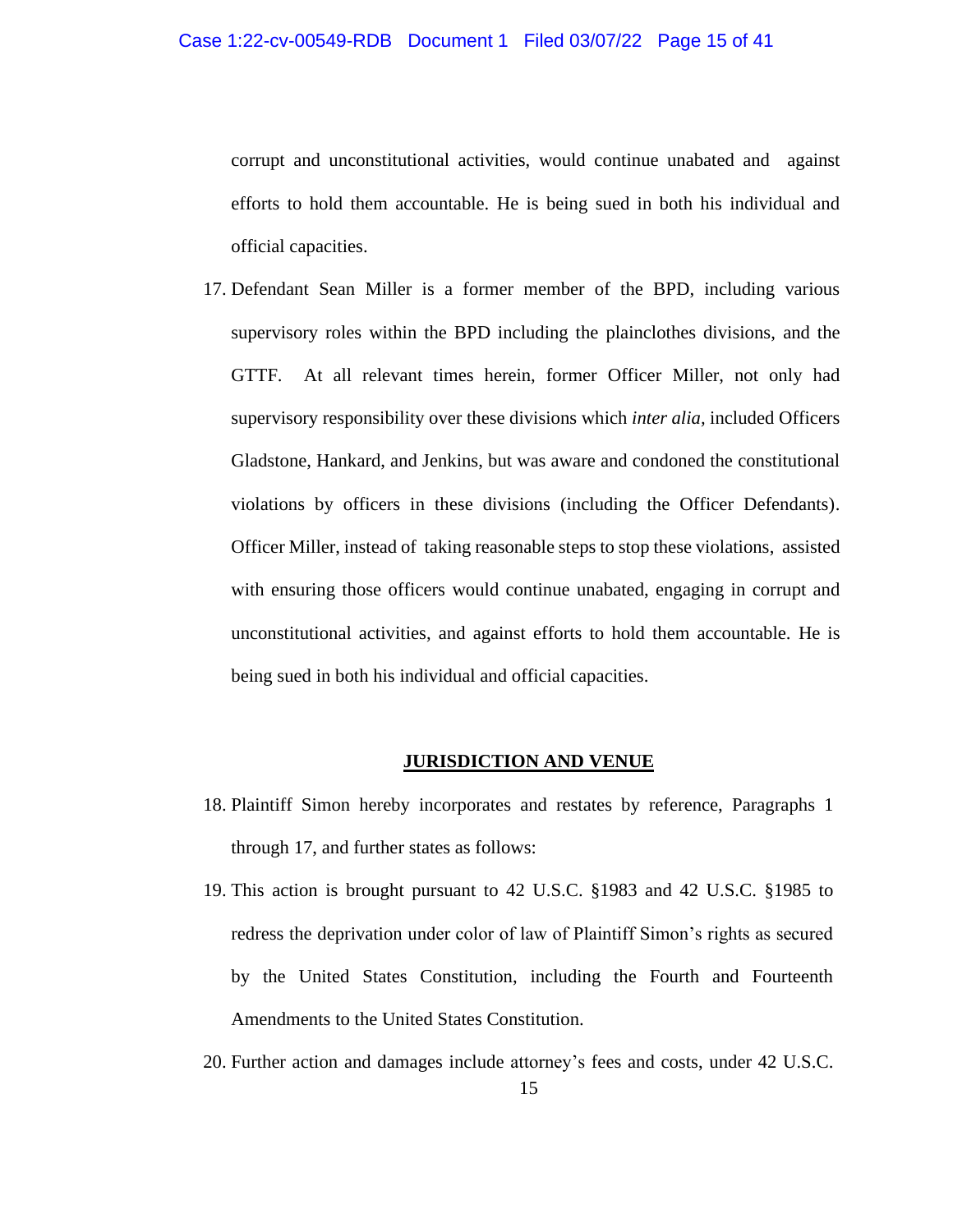§1988, including all attorney work done at addressing and ameliorating these civil rights violations in this matter.  $5$ 

- 21. Additionally, under 18 U.S.C. § 1961 *et seq.*, Plaintiff Simon sues Defendants for violations of the Civil Racketeer Influenced and Corrupt Organizations Act (Civil RICO), including for Conspiracy to Violate Civil RICO.
- 22. Jurisdiction is invoked pursuant to 28 U.S.C. § 1331 and § 1341. This Court also has supplemental jurisdiction over any state law claims against the Defendants pursuant to 28 U.S.C. § 1367.
- 23. Venue is proper under 28 U.S.C. § 1391 (b) because the events arise in this complaint occurred in this judicial district.

<sup>5</sup> This related Civil Rights attorney work includes, but is not limited to three Counsels representing Plaintiff Simon seeking release for Simon from prison to obtain drug treatment relief, and appropriate "equitable credits" for Plaintiff Demetric Simon's 317 days imprisonment. These 317 days imprisonment on the charges for Simon, were on alleged "Violation of Probation" grounds, after being unable to afford or secure bail. These 317 days, include about three weeks jail time remained imprisoned as a result of the fabricated charges, even *after his charges were nol prossed.* Additionally, because no "credit" was awarded for this time, and any such credit was opposed by Baltimore State's Attorney Marilyn Mosby's office when sought in a detailed Motion filed in December 2020, (despite it being factually uncontested this was for "convictionless" time served, and legally uncontested under preexisting Maryland law in support), this had the effect of delaying Simon's ability to qualify for parole, on other charges until quite recently (including the same "Violation of Probation" charge that led to his 10 ½ months imprisonment).

Thus, Simon continued to be adversely affected and suffer damages through the present from these Civil Rights violations. These more recent actions, were done, despite what's been acknowledged through the present, publicly in arrests, guilty pleas, the Court of Special Appeal's unpublished decision in *Anthony Walker v. Maryland,* NO. 2418, Sept. Term 2019 (Dec. Feb. 9, 2021)(Appellate Court concurring with authority of Baltimore City State's Attorney's Office seeking release of unrelated criminal Defendant Walker arrested by Defendant Hankard, *specifically* due to Hankard's role in violating Demetric Simon's civil rights), and public investigations—namely, Plaintiff Simon, was falsely charged and imprisoned by the Defendants. The issue of providing proper "equitable credits" to Plaintiff Simon primarily under Maryland Crim. Proc. § 6-218, was recently appealed to the Maryland Court of Special Appeals, as appeal cases No. 2084 and 2085 (Sept. Term 2021). .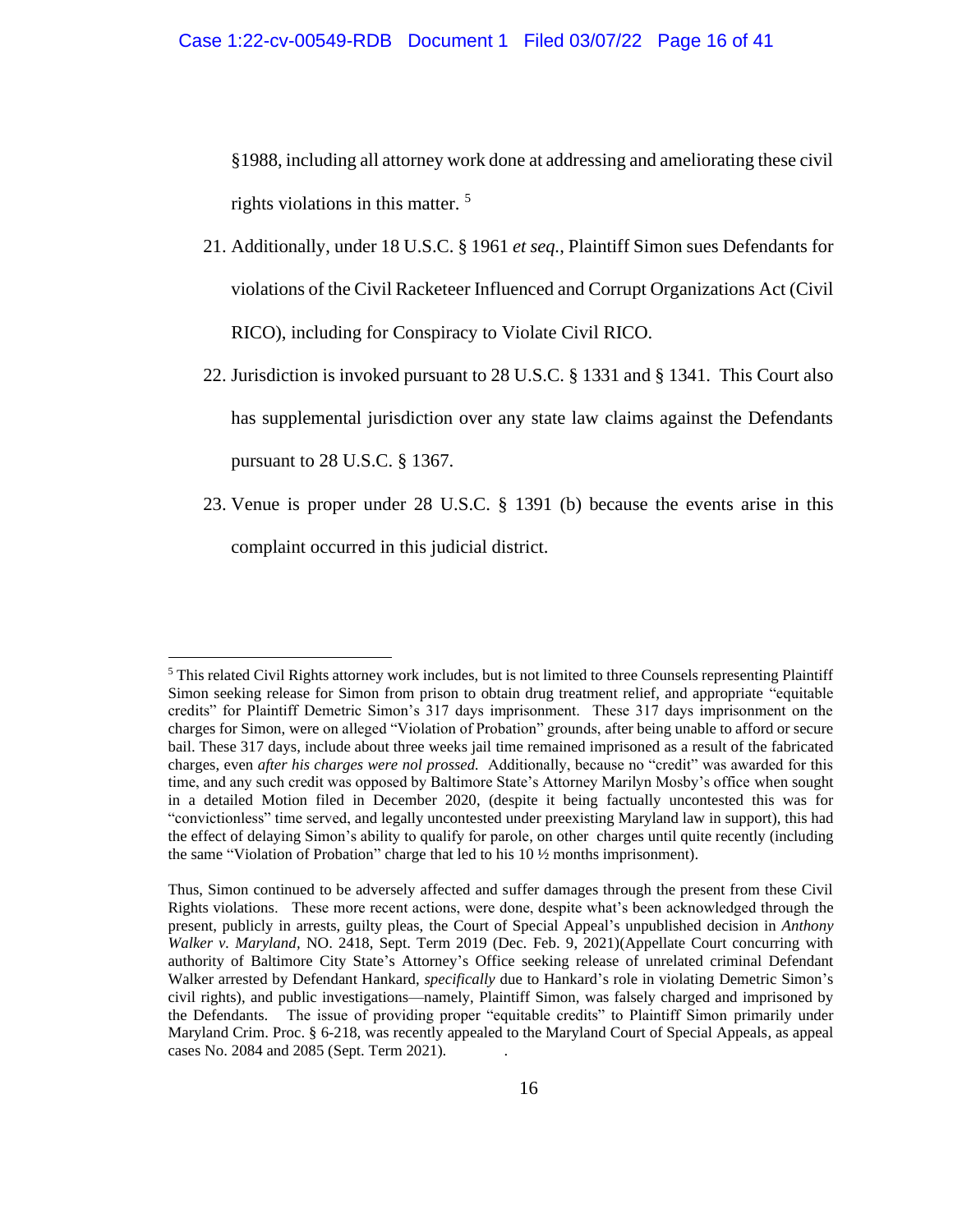#### **FACTUAL SUMMARY**

- 24. Plaintiff Simon hereby incorporates and restates by reference, Paragraphs 1 through 23, particularly the descriptions and hyperlinks included in Paragraph 3, and further states as follows:
- 25. All of the events and activities described herein occurred in Baltimore City, Maryland.
- 26. According to Stipulated Facts in his Plea Agreement, in *United States v. Keith Gladstone,* Criminal No. CCB-19-094, while "Gladstone was the officer-incharge of a Special Enforcement Section (SES) unit assigned to BPD's Western District [...] [o]n the evening of March 26, 2014, Gladstone who was on duty [when he] received a call on his cell phone from Sergeant 1 [Wayne Jenkins], who was in a panic." With two other BPD officers [including Robert Hankard and Carmine Vignola], Gladstone was able to locate a realistic looking BB-gun. "Gladstone then drove to the site of D.S.'s [Demetric Simon's] arrest on Anntana Avenue and Bel Air Road in Northeast Baltimore City. Once there, Gladstone exited his vehicle and carried a BB gun to the front yard of the house where D.S. [Demetric Simon] had been run over. Gladstone dropped the BB gun near a pickup truck that was close to the BPD vehicle that had struck [Demetric Simon]."
- 27. After other officers noticed the fake gun that Gladstone had "planted at the scene of [Demetric Simon's] arrest," various criminal charges were initiated against D.S. related to the "possession, use, and discharge of a gas or pellet gun."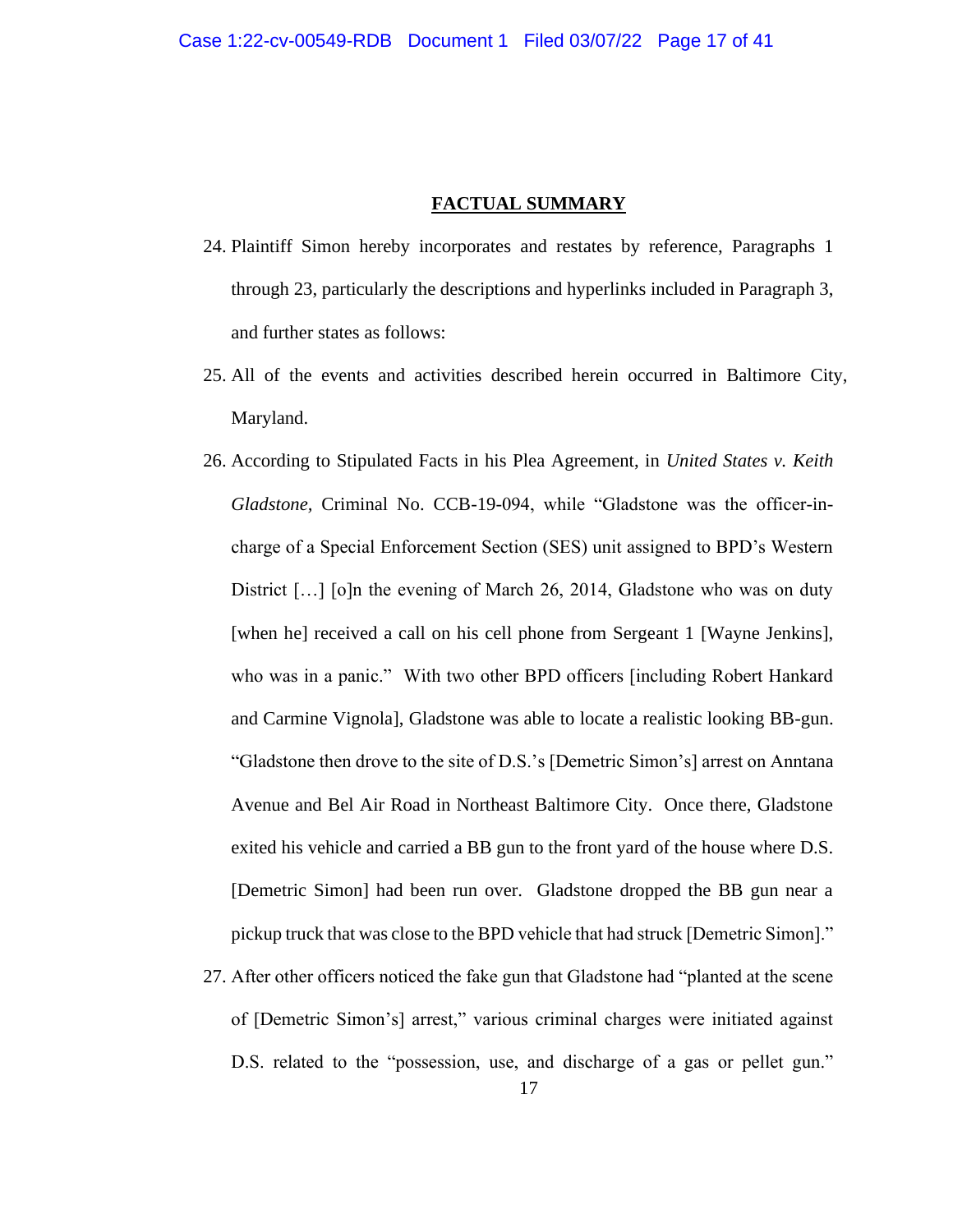"Sergeant 1 [Jenkins] wrote a false statement of probable cause in the name of Officer 5, [Benjamin Frieman] which [Frieman] agreed to submit in support of those charges. [Then] [Jenkins] approved the false statement of probable cause as Officer 5's supervisor."

- 28. As further noted in the Stipulated Facts, Plaintiff Demetric Simon's charges related to his "arrest on March 26, 2014, were disposed of by *nolle prosequi* [about 10 months later]*,* which is a form of dismissal on January 16, 2015."
- 29. According to Department of Corrections commitment records, despite the *nol pros* being dismissed on January 16, 2015, (with those charges being the only premise upon which the VOP (Violation of Probation) charges were open and extant), Plaintiff Simon remained incarcerated through February 5, 2015 when the VOP was dismissed.
- 30. As further noted in the Stipulated Facts, at a certain point in January 2018, Officers Gladstone and Vignola "arranged to meet in person. In order to avoid detection, they arranged the meeting using their wives' cell phones. […] Gladstone had arranged to meet in the swimming pool to ensure that Vignola did not have a recording device on him. Once Gladstone and Vignola were in the pool, Vignola asked Gladstone words to the effect of, 'do you have anything to worry about now, you know, since [Jenkins] was arrested, do you have any concerns?' Gladstone responded that the only thing he was worried about was the incident on 'Bel Air Road,' which was a reference to the arrest of [Demetric Simon]."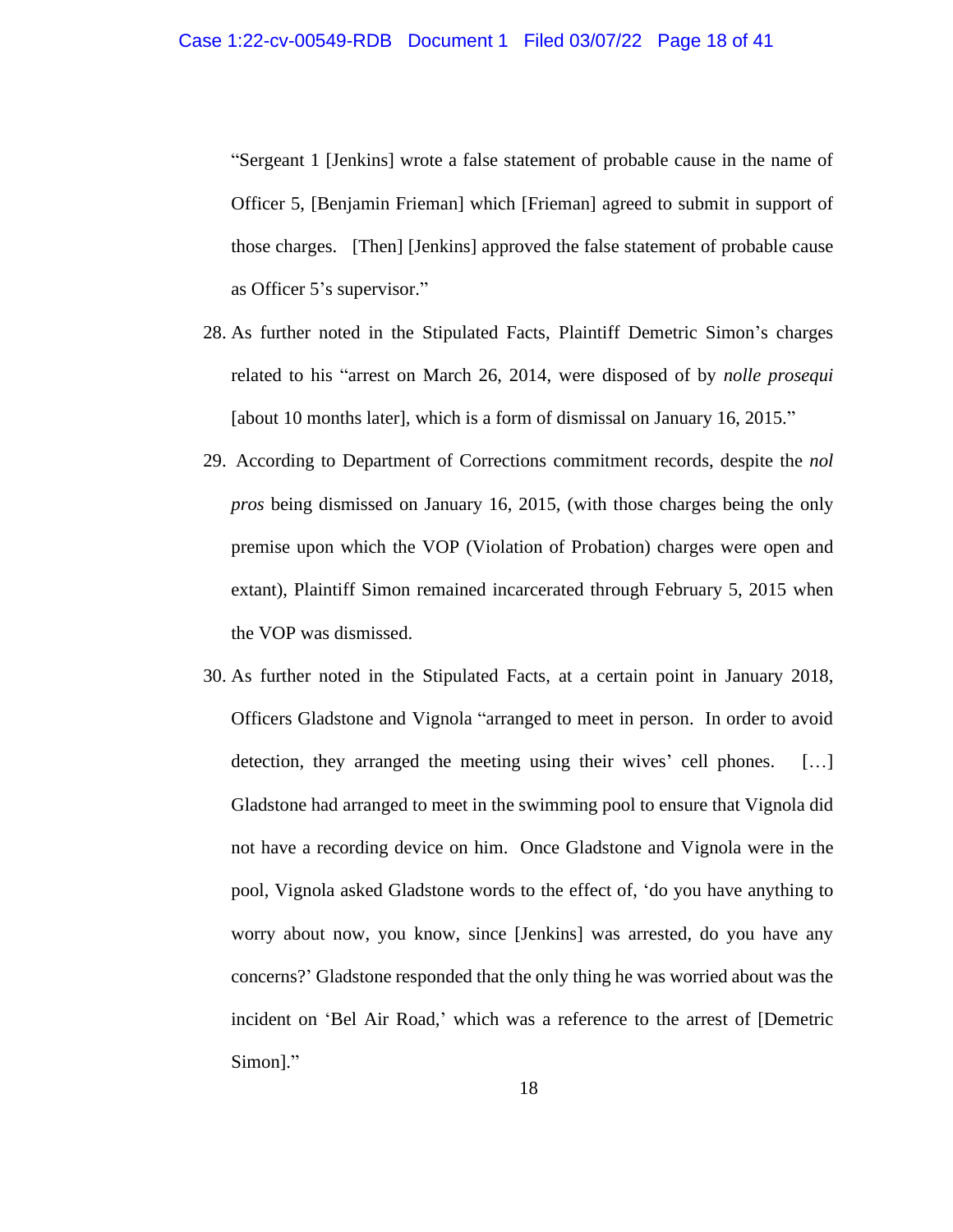- 31. "Gladstone told Vignola that if he was brought in for questioning by federal law enforcement or prosecutors who had investigated the GTTF, that [Vignola] should tell them [Vignola] was not there, which both knew was not true. When [Vignola said he had been seen by another officer at the scene, Gladstone told him to say that they were there for 'scene assessment' or words to that effect, which was also not true because they did not provide any 'scene assessment.' [Vignola] then asked Gladstone, "what about [Hankard] referring to the fact that [Hankard] knew they had obtained the gun from him." Gladstone Plea, Stipulation of Facts, Paragraphs 4-15.
- 32. Gladstone then asked Vignola to lie about who had actually obtained the realistic BB Gun [Hankard], used to frame Plaintiff Simon. This conspiracy was all done as a defense for Officer Jenkins' indefensible actions, to avoid any and all accountability that would interfere with Jenkins' status and role within the GTTF, and avoid (1) administrative consequences for Jenkins including a "use of force" panel, (2) Civil suit consequences from Simon against Jenkins (for the injuries and trauma from being hit by the car recklessly driven by Jenkins for reasons unrelated to probable cause against Simon), and (3) reduce the possibility of further detection and oversight on Jenkins and the rest of GTTF and cronies, for their criminal actions that were already reasonably known by BPD then.
- 33. Shortly after, a false police report that mirrored a false Statement of Probable Cause was drafted by Jenkins with Officer Frieman's name as "your writer" which as also discussed *supra,* was false in numerous respects. Officer Jenkins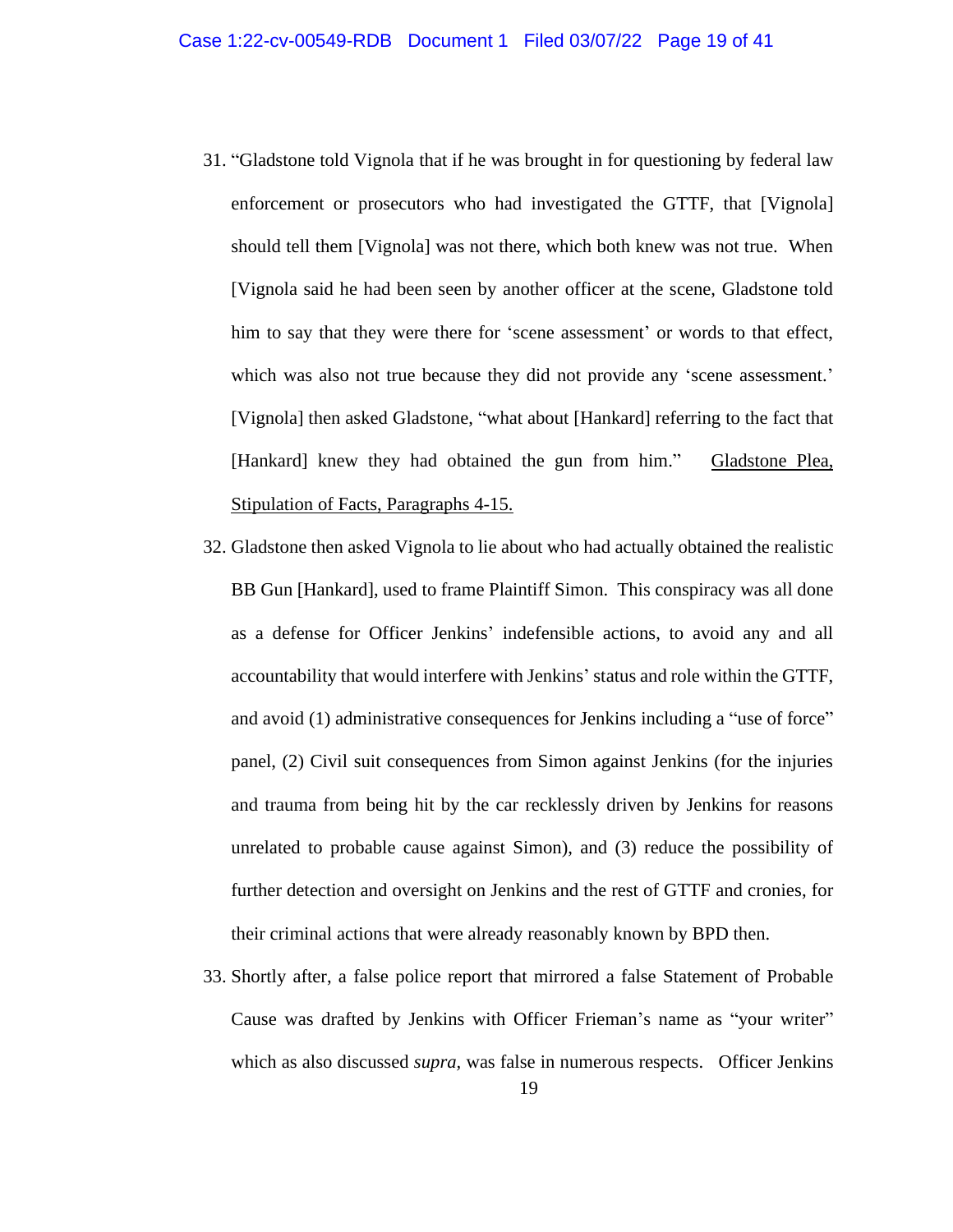also used the Statement of Probable Cause to lead a search warrant the next day, at Plaintiff Demetric Simon's mother's residence, to give "extra" justification for anything found there.

- 34. Because of the criminal charges manufactured through the planting of the realistic-looking gun, as part of the Civil Rights Violations (Sec. 1983) and Civil Rights Conspiracy (Sec. 1985), no civil personal injury lawsuits were sought by Plaintiff Simon. Mr. Simon, at that time, after going to the hospital, was instead of being treated as a victim, was placed under arrest and forced to "recover" while in jail, for 317 days. Mr. Simon also had to pay for counsel to assist in the criminal charges and "violation of probation" charges initiated in that matter.
- 35. Plaintiff Simon, remained in prison, throughout at least February 5, 2015, (317 days), as a direct result of the Civil Rights violations committed against him. Most of that was on the holding, related to the Violation of Probation (VOP) charges, from an earlier 2013 arrest on drug charges, which the Defendants used to falsely imprison him from the 2014 charges that are the main subject of the causes of actions herin. Plaintiff Simon was also financially unable to afford bail on these charges.
- 36. Until late 2021, Plaintiff Simon had never had drug treatment, despite addictions from increasingly potent drugs, since he was a teenager. Additional charges related to this addiction were issued in Baltimore in 2016. Irregularities occurred with these most recent charges, such as how Mr. Simon was reasonably promised drug treatment, as part of a plea for an alleged VOP violation (from the same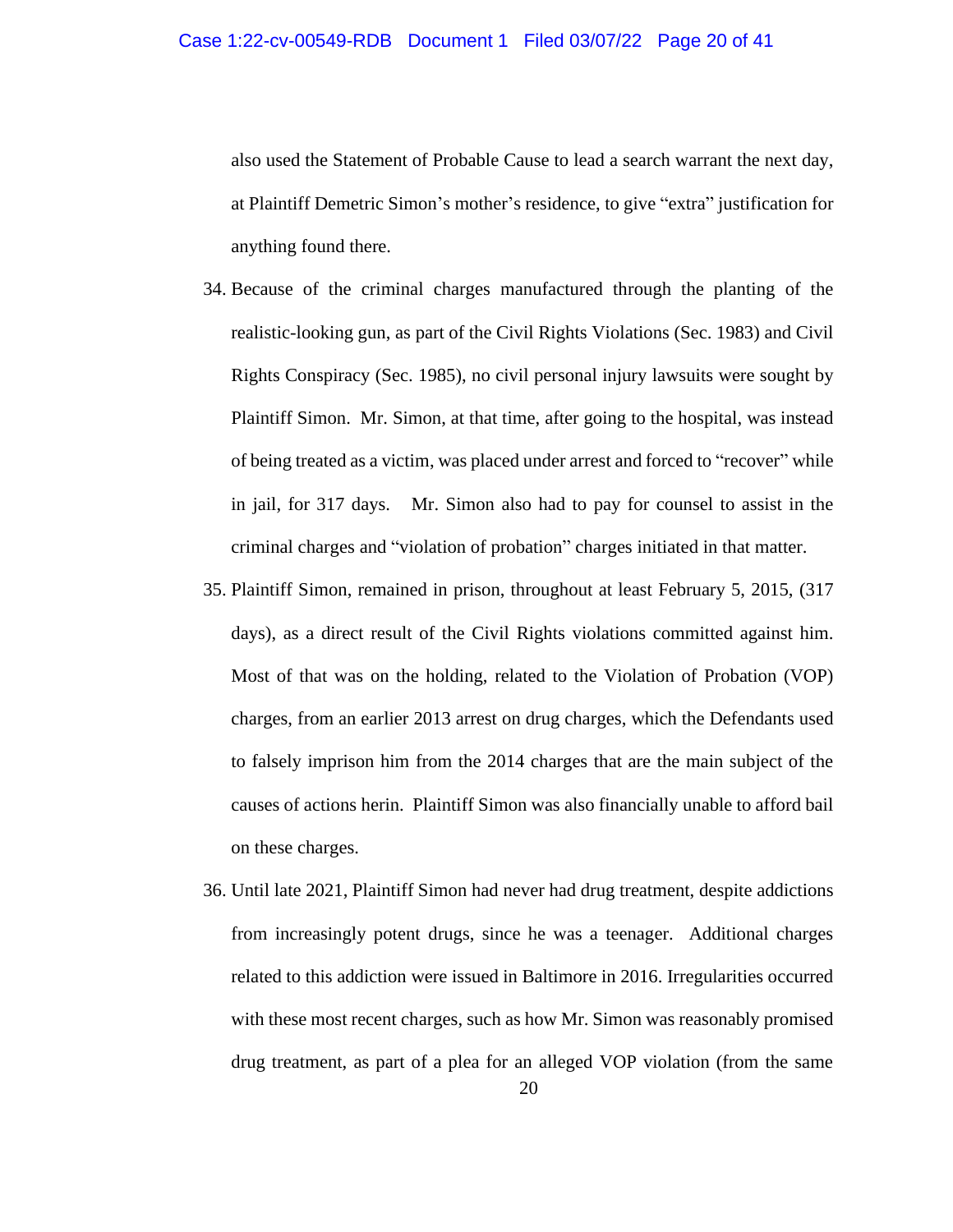VOP in the 2014 charges manufactured by the Defendants used to justify, the 317 days false imprisonment), but this never happened, after serving two years.

- 37. Upon information and belief, Plaintiff Simon was targeted by Defendants Jenkins and Frieman for having previous drug arrests, and/or being on probation. As noted *supra,* as a finding by GTTF Investigator Michael Brumwich, "Over the course of many years, [the GTTF] victimized vulnerable Baltimore residents who they trusted would either not complain, or would not be believed if they did." *See also,* Forum on Gun Trace Task Force: [It's Origins, Causes and Consequences,](https://www.youtube.com/watch?v=dNrWwN4UcUs&list=WL&index=96&t=349s)  February 23, 2022, hosted [by University of Baltimore Law Center for Criminal](https://www.youtube.com/watch?v=dNrWwN4UcUs&list=WL&index=96&t=349s)  [Justice Reform \(Heather Warnken, Moderator, with Michael Brumwich as Guest](https://www.youtube.com/watch?v=dNrWwN4UcUs&list=WL&index=96&t=349s)  [Presenter\).](https://www.youtube.com/watch?v=dNrWwN4UcUs&list=WL&index=96&t=349s)
- 38. Upon information and belief, the 2016 charges, prosecution, and plea reluctantly agreed upon by Simon (to avoid much higher potential jail time, but would beneficially result in drug treatment) was done by Defendants in furtherance of the Civil Rights violations admitted to have occurred earlier from the 2014 charges. The Defendants were aware of their potential criminal and civil exposure from the unplanned 2014 incident, and sought to take every measure and means to ensure Mr. Simon's case will be relegated to a distant memory of the GTTF crew and responsible Defendant Officers. This will be further examined and explored through full discovery in this case.
- 39. In a letter dated March 18, 2019, Plaintiff Simon was notified by the United States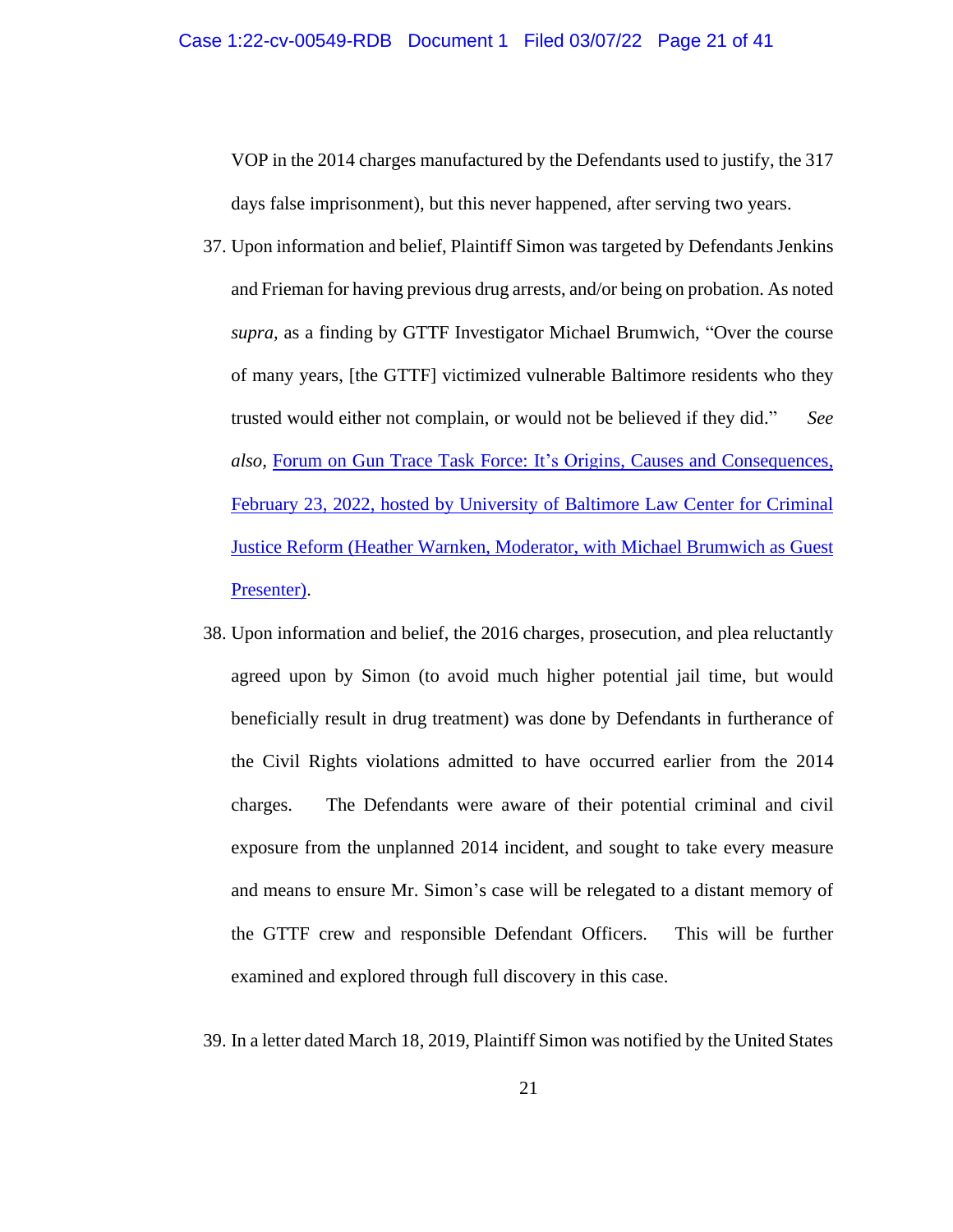Attorney's Office and the United States Department of Justice Victim Notification System, of the charges initiated against Defendant Keith Gladstone, and his status as a "victim or potential victim during the investigation of the above-criminal case." In a letter dated February 21, 2020, Plaintiff Simon through Plaintiff's Counsel, was similarly notified by the United States Attorney's Office and the United States Department of Justice Victim Notification System, of the federal charges initiated against Defendant Robert Hankard.

- 40. Until the U.S. Attorney's Office revealed the Gladstone and Hankard Indictments, Plaintiff Simon did not know and could not have known the full extent of when, how, and why he was injured as described herein, as well as begin to know those responsible for the same injuries.
- 41. As part of the work done in furtherance of the Civil Rights litigation herein, Plaintiff's Counsel Wein assisted Plaintiff's Counsel therein and *Amici* with the legal issues involved with the *Baltimore City Police Dep't v. Potts,* [and *Mayor and City Counsel of Baltimore v. Estate of William James*] 468 Md. 265 (2020) decision, argued before the Maryland Court of Appeals, on now-settled litigation for other victims of the GTTF. This unanimous appellate decision provided a clear appellate decision the actions by the GTTF Defendants, were within the scope of their employment, and thus the Baltimore City Police Department/Baltimore City was responsible to indemnify their employees taken within the scope of their employment, including for those GTTF Defendants here.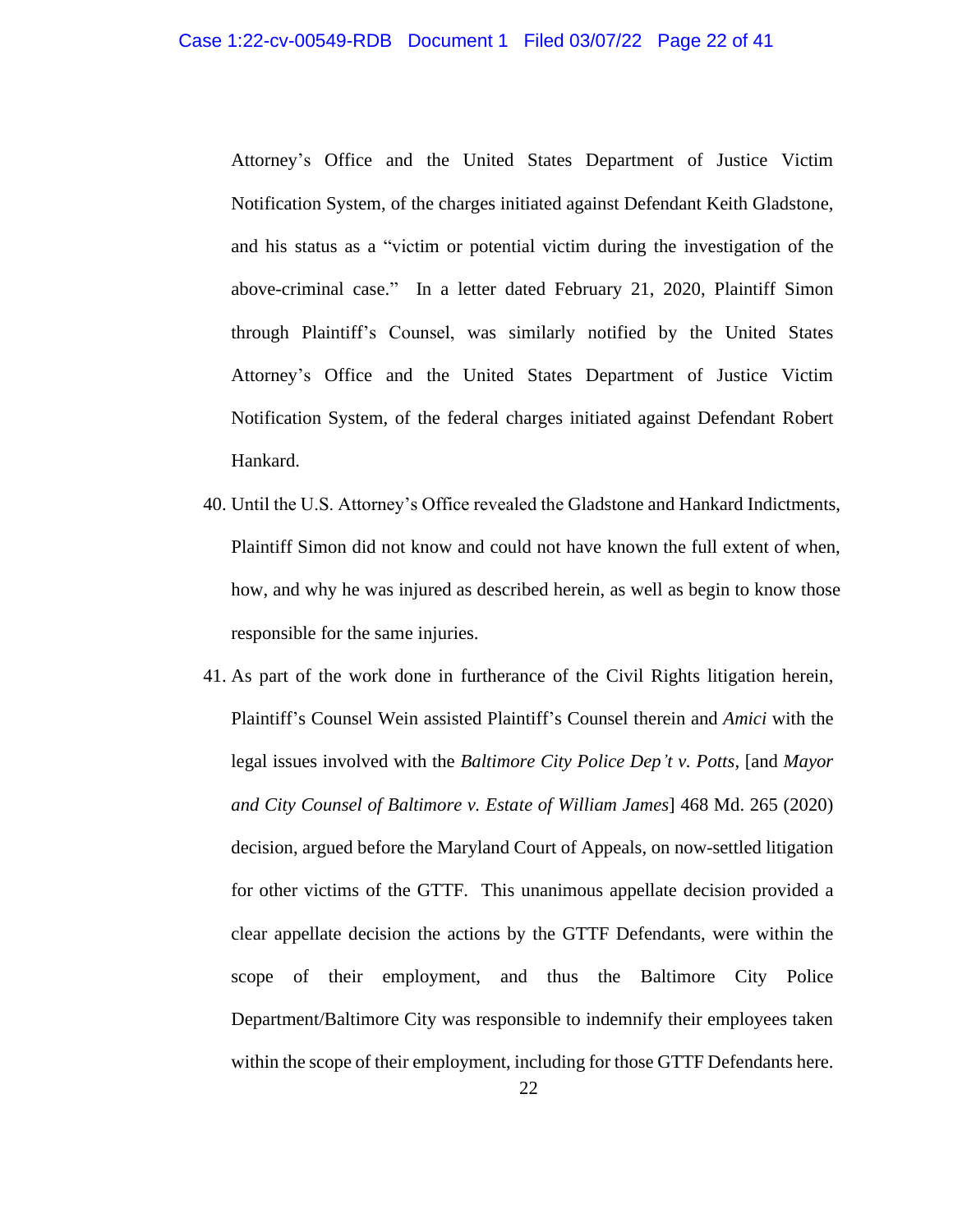- 42. In December 2020, Plaintiff's Counsels now also representing Mr. Simon in the criminal cases, sought to help further remedy the Civil Rights violations against Simon, as well as get Mr. Simon his seemingly promised drug treatment relief as part of being released from prison. A 22-page Memorandum was filed for this purpose by Plaintiff's Counsel, which included getting "equitable credits" of the 317 days imprisonment. The State, via the State's Attorney's Office in Baltimore, expressed no sympathy or remorse, and filed a 1-page Opposition, with no citations, and did not properly send a copy to Plaintiff's Counsel. A hearing in the matter before Judge Tanner, (where again, the State asked for all relief to be denied), recently took place on December 22, 2021, and in a decision issued in February 2022, the Court agreed with the State. The propriety of that decision is presently pending appeal to the Maryland Court of Special Appeals.
- 43. Due to the timing of matters, because Mr. Simon never received *any credit whatsoever* for this almost 11 months' time awaiting trial (discovered in 2019 to be wholly the result of a conspiracy involving planted gun, between the Defendant Officers of at least Gladstone, Hankard, Jenkins, and Vignola), this delayed Mr. Simon being qualified for parole. At that time, Mr. Simon had been an exemplary inmate, but this 2021 determination by the State's Attorney, and wrongly claiming to the Circuit Court judge that the Court had nothing to do with the proper Credits, delayed Plaintiff Simon from receiving parole consideration, drug treatment, and potential release for drug treatment.
- 23 44. This added insult to injury, as not only had Plaintiff Simon being falsely arrested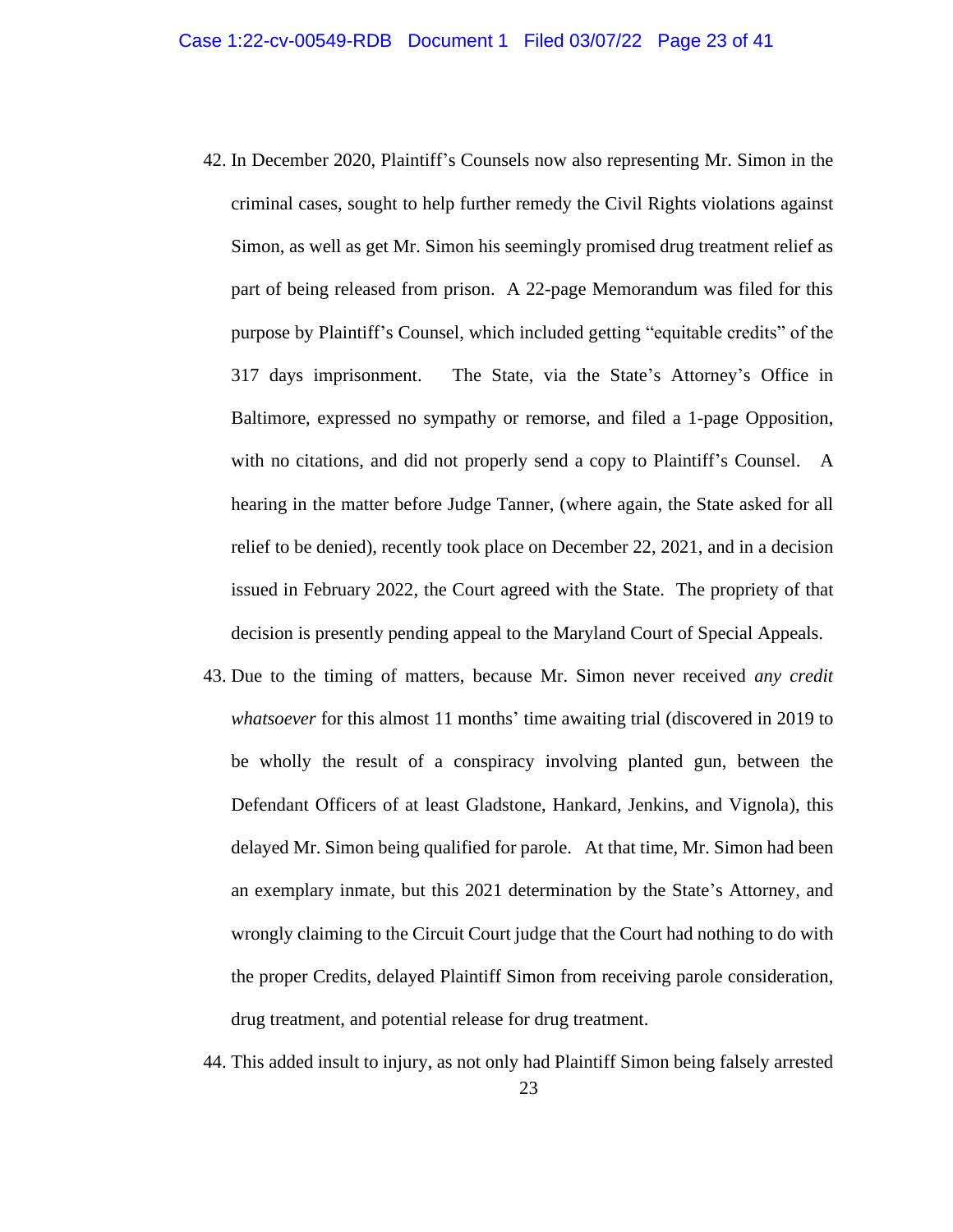and imprisonment, Simon *received additional imprisonment* when he never even got "convictionless" credits that Maryland law and Statute specifies should be granted to the maximum amount possible. Specific and detailed requests were made by Plaintiff Simon, through counsel, to rectify this aspect of the Civil Rights violations, but were substantively ignored by the Baltimore City States Attorney's Office. This is even after the same Office, actively sought the release of criminal defendants, who had any of the indicted Defendant Officers involved with their arrest, and cited as their basis for agreement, Plaintiff Demetric Simon's case. *See e.g.,* Ftnt. 5, *supra,* discussing *Walker v. State* appellate decision. These actions and inactions arose beginning late 2020/early 2021, and as part of the present Complaint against the present co-Defendants, should be considered at the very least, additional damages accruing to Plaintiff Simon.

45. While the State's Attorney for Baltimore City, (which is not a present Defendant in this suit), opposed Plaintiff Simon getting drug treatment under the Health General article, the over-year timetable before a hearing was had, finally made Plaintiff Demetric Simon "parole eligible." Plaintiff Simon's separate request for parole with in-house drug treatment, was granted by the Maryland Department of Parole and Probation in October 2021. He was released to a drug treatment program in November 2021, that lasted 30 days. In December 2021, Demetric Simon successfully finished the program, and is living with his family for the past few months.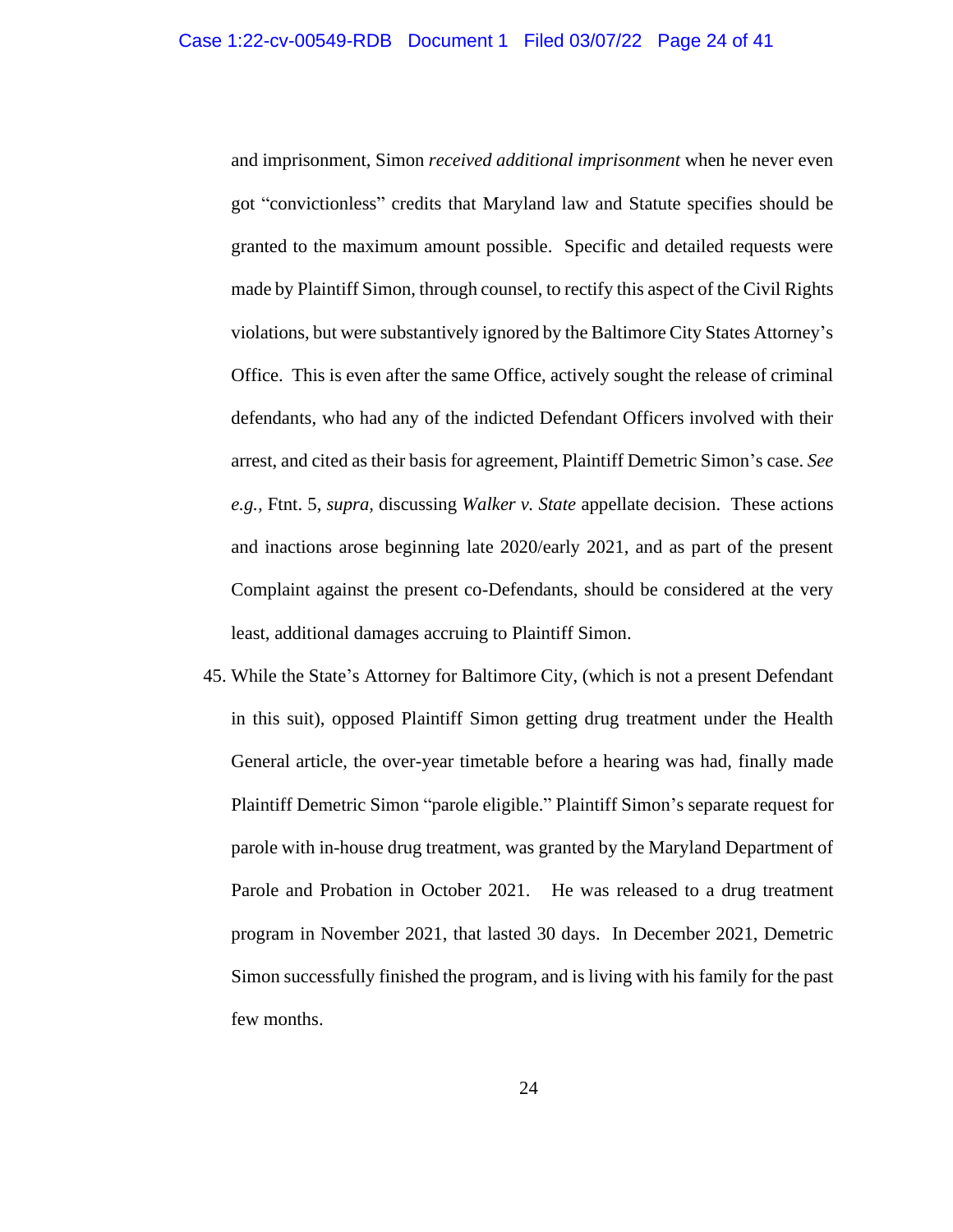#### **CAUSES OF ACTION**

### **Count I:**

**42 U.S.C. Section 1983 – Malicious Prosecution, Malicious Use of Process, Unlawful Search and Seizure, Intimidation, False Arrest, False Imprisonment, Civil Rights Violations, Civil Conspiracy, Aider & Abettor Liability, Retaliation, Supervisory Liability, Failure to Supervise, Negligent Hiring, Negligent Training, Negligent Retention, Unconstitutional Customs and Practices under** *Monell***, and Violations of 4 th and 14th Amendments to the United States Constitution (All Defendants, with Exception** *Monell* **Claim Only Applies to Defendant Baltimore City Police Department)**

- 46. Plaintiff Simon hereby incorporates and restates Paragraphs 1 through 45 (including Paragraph 3 and the incorporated hyperlinks), and further states as follows:
- 47. As described above, Defendant Officers while acting individually, jointly, and/or in concert, under color of law and within the scope of their employment, committed various Civil Rights violations, directly and/or as a matter of willful indifference.
- 48. Plaintiff suffered injury and damage as a result of his physical injuries, false searches and arrests, and false imprisonment. These were unlawful and unreasonable because probable cause did not exist to believe that the Plaintiff had committed any criminal acts, and done for retaliatory and intimidation purposes.
- 49. Plaintiff also suffered the following injuries and damages arising under the United States Constitution.
	- 25 a. Violation of constitutional rights under the Fourth Amendment to the United States Constitution to be free from unreasonable search and seizure;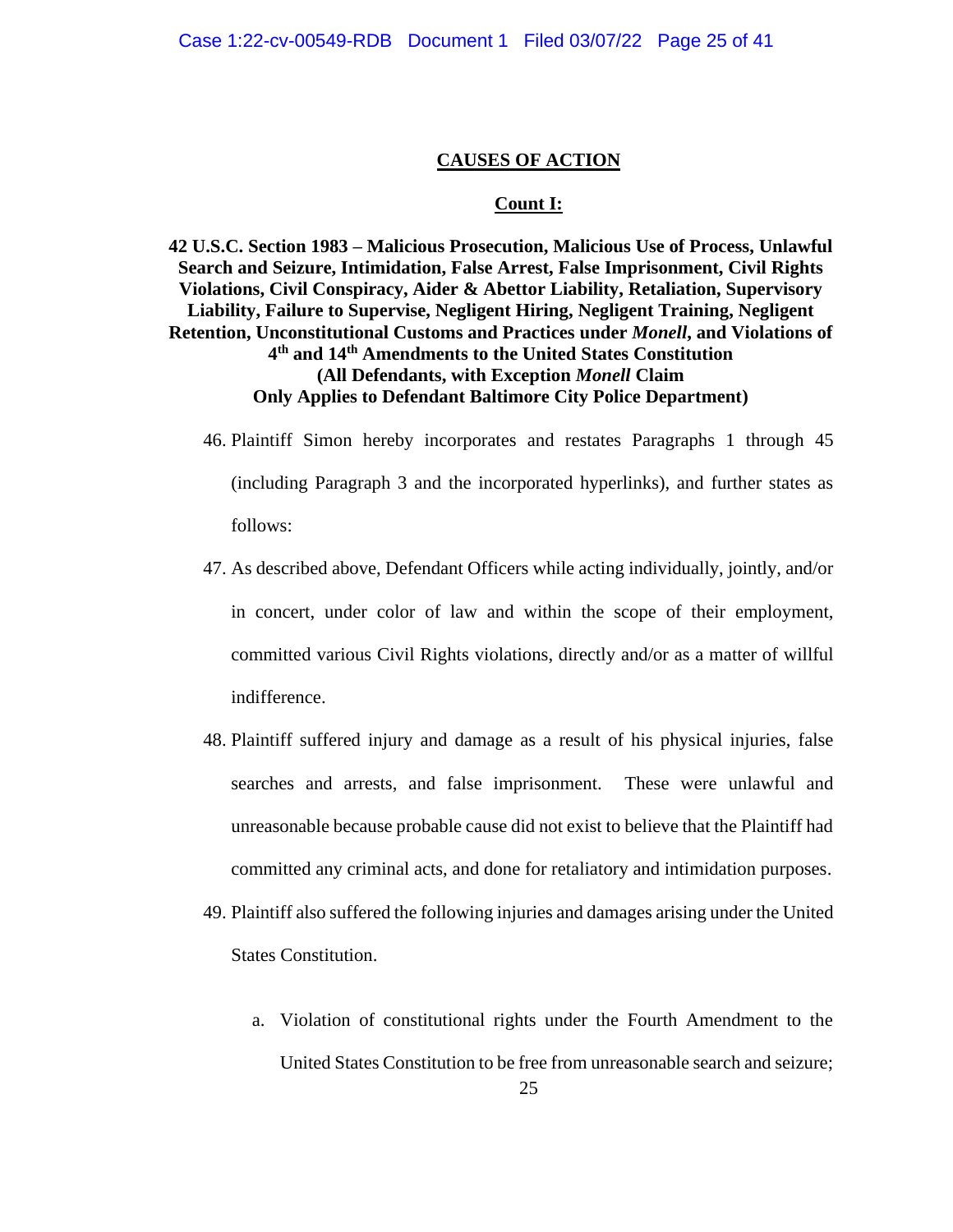- b. Violation of constitutional rights under the Fourteenth Amendment to due process of law, and equal protection of law, as applied to the States.
- c. Mental anguish, emotional pain and suffering, humiliation, anxiety, worry, injury to health, loss of time, and damage to reputation, as well as other direct economic losses in the form of lost wages, and other compensatory damages.
- 50. The actions of the Defendants violated the clearly established and well-settled federal constitutional rights of the Plaintiff Demetric Simon, including as follows.
	- a. Freedom from unreasonable searches and seizures of his person and personal property;
	- b. Freedom from searches and seizures of person and personal property without probable cause;
	- c. Freedom from prosecution of criminal charges lacking probable cause to support them;
	- d. Freedom from prosecution of criminal charges as retaliation for and defeat the possibility of administrative review of police misconduct, and scrutiny for a civil lawsuit for personal injury damages, against the tortfeasors and Baltimore City Police Department;
	- e. By deliberately failing to disclose the foregoing misconduct, the Defendant Officers violated their clearly established duty to report all material exculpatory and impeachment information to prosecutors;
	- 26 f. Without the Defendant Officers' misconduct, the prosecution of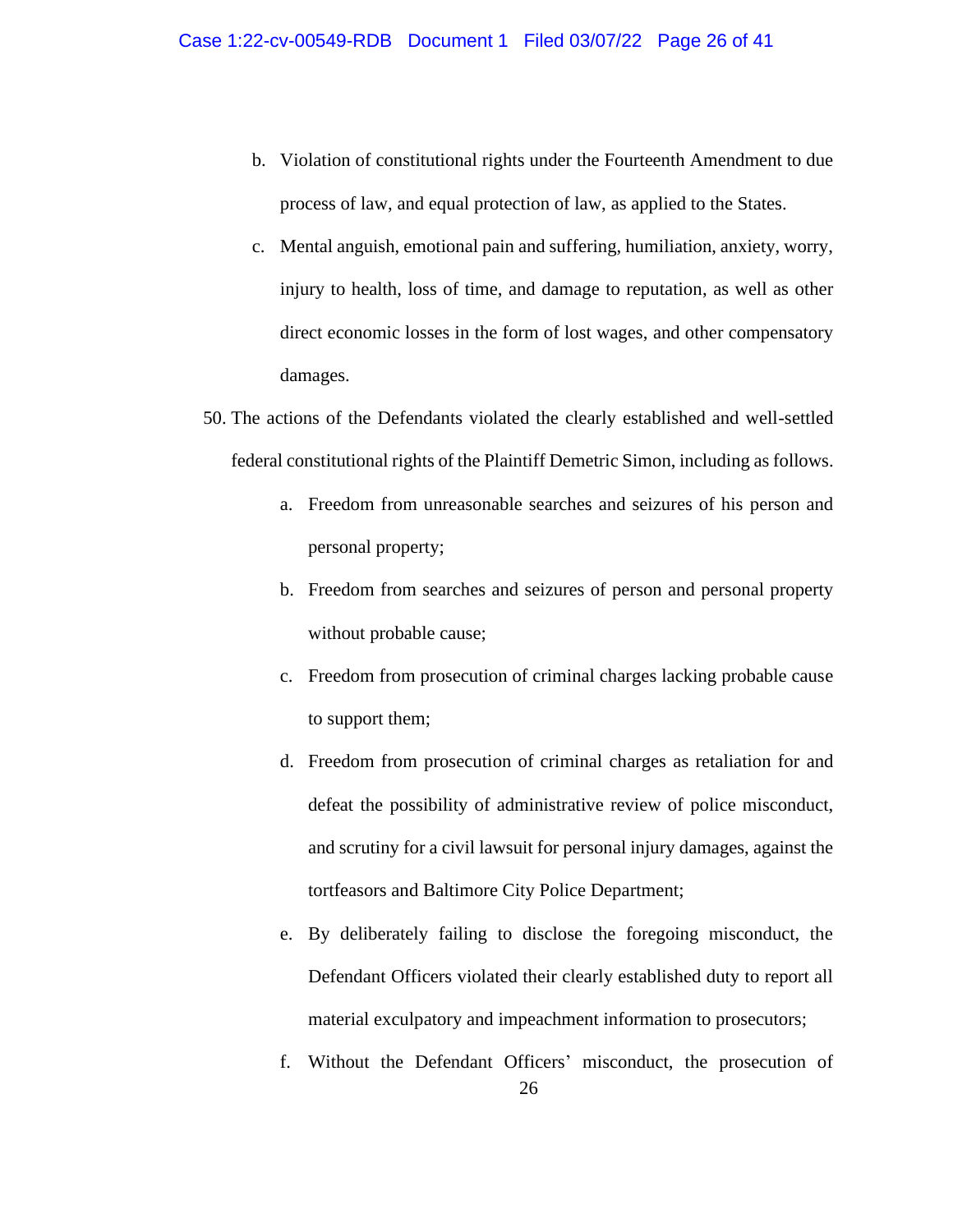Demetric Simon could not and would not have been pursued. This resulted in the unjust and wrongful incarceration of Plaintiff Simon, in violation of the Due Process Clause of the Fourteenth Amendment to the United States Constitution.

- 51. Defendant Officers conducted these intrusions in a callous and intimidating manner without any legal justification. Because it would adversely impact the group of officers charged by BPD with conducting these unconstitutional actions on Baltimore citizens, various policies were adopted and/or condoned, to prevent interference.
	- a. Defendant Officers would seek to use realistic-looking BB-guns, to justify any later challenges to illegal and unconstitutional actions undertaken by the Defendant Officers.
	- b. Defendant Officers, with malicious intent and/or with deliberate indifference, would target those Baltimore City residents with previous criminal records and/or on probation.
	- c. Defendant Officers were permitted to illegally stop, detain, search, and seize persons.
	- d. Defendant Officers were permitted to use fabricated evidence to support unconstitutional stops and seizures, and avoid the disclosure or suppression of exculpatory and/or impeachment evidence in Court.
	- 27 e. Defendant Officers permitted the use of false police reports,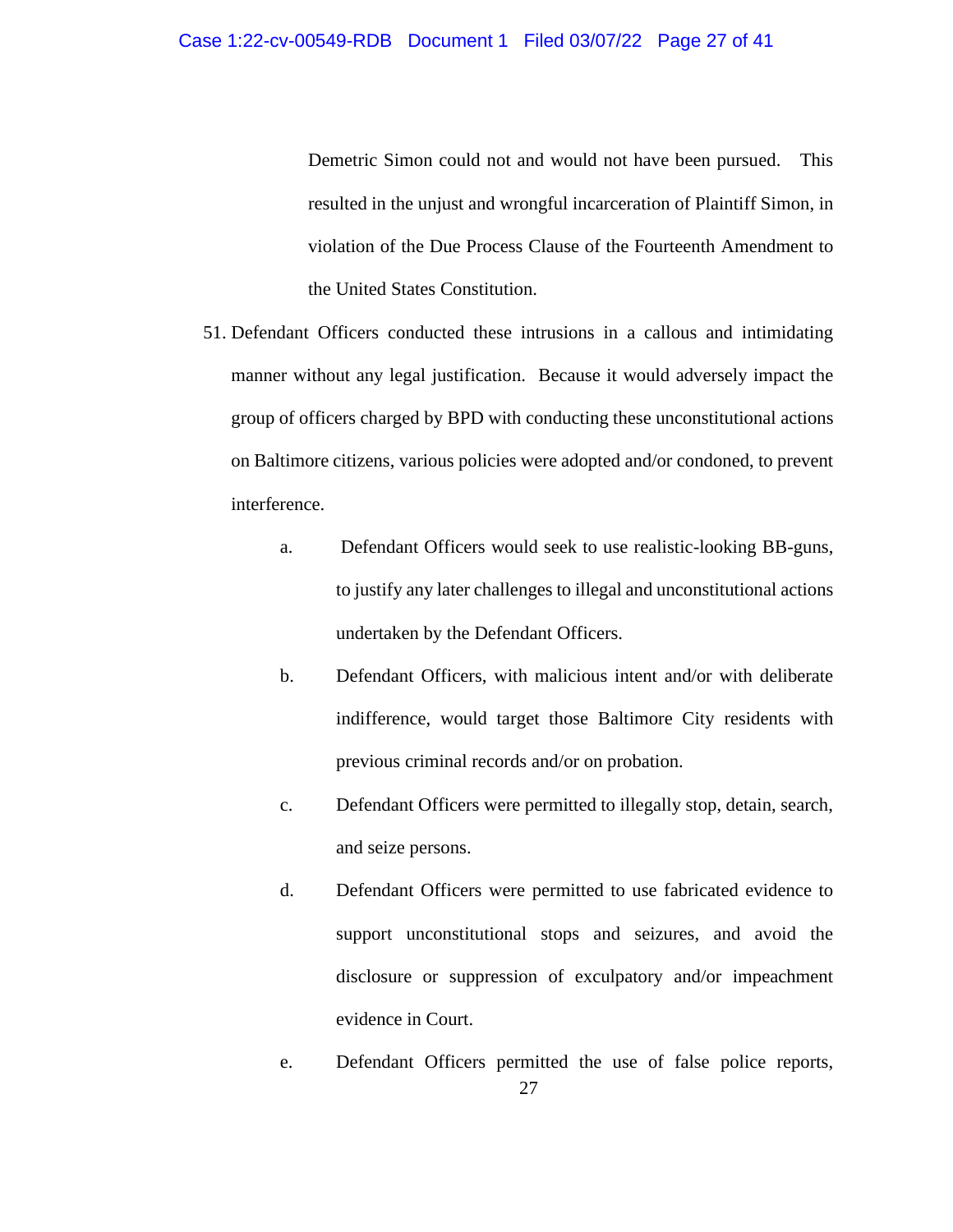statements of probable cause, and their use in search warrants, to support unconstitutional stops and seizures, as well as avoid the disclosure or suppression of exculpatory and/or impeachment evidence in Court.

- 52. The Officer Defendants actions were undertaken pursuant to custom and usage and/or policies and practices of the Baltimore Police Department, condoned and/or ratified by policymakers with final policymaking authority. These policies and practices were sufficiently widespread within the BPD to assume the quality of a "custom or usage" of which BPD policymakers had actual or constructive knowledge. The policies and practices described herein were maintained and implemented by the BPD with deliberate indifference to Plaintiff's constitutional rights.
- 53. Prior to and at the time of the events at issue, the BPD, by and through its final policymakers, maintained a policy, custom, pattern, or practice of failing to adequately supervise, discipline, and train members of its plainclothes units with respect to their constitutional obligations.
- 54. The misconduct described herein was undertaken with malicious intent and willful indifference to the clearly established constitutional rights of Demetric Simon, and other citizens of Baltimore.
- 55. Additionally, Defendant Officers who did not directly participate in the illegal and unconstitutional actions of other Defendant Officers, permitted and tolerated "casual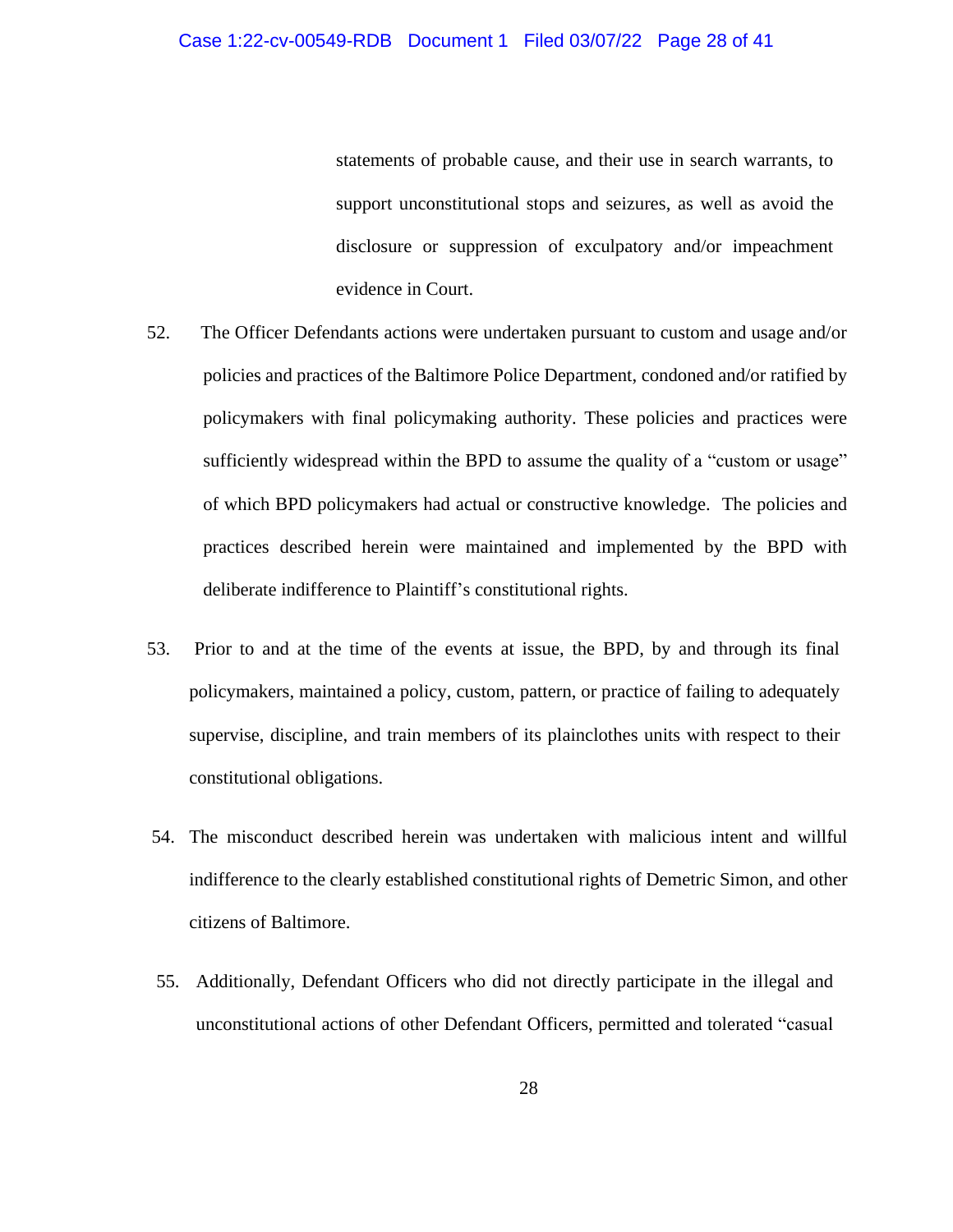corruption" to occur on their watch. To the extent any Defendant Officers in a supervisory role did not act, they nevertheless had a duty to act, and a reasonable opportunity to prevent this harm but failed to do so.

- 56. As described above, by their conduct and under color of law, the Defendant Officers, including Defendant Palmere and Defendant Miller, failed to intervene to prevent the violation of Demetric Simon's constitutional rights, even though they had ample opportunity to do so.
- 57. Defendant Palmere supervised many of the Baltimore City Police Department's plainclothes divisions through their various iterations, including the Defendant Officers. Defendant Miller, likewise, had supervisory authority including for Officer Defendants, all of whom were working as plainclothes officers at the time of the unconstitutional conduct at issue. According to the 660-page GTTF Report at Paragraph 3 (a), *supra,* Defendant Miller directly intervened and interceded, when Defendants Jenkins and Gladstone, faced the potential to have members of the Baltimore City State's Attorney's Office, regularly review their conduct, and any incidents involving use of force, and abuse of power.
- 58. Defendants Palmere and Miller had actual or constructive knowledge that the Officer Defendants and other members of the plainclothes units were engaged in widespread misconduct over a period of years that posed an unreasonable risk of constitutional injury to Plaintiffs and other citizens of Baltimore.
- 59. Despite this knowledge, Defendants Palmere and Miller took no action to prevent or remedy the misconduct by the Officer Defendants and other members of the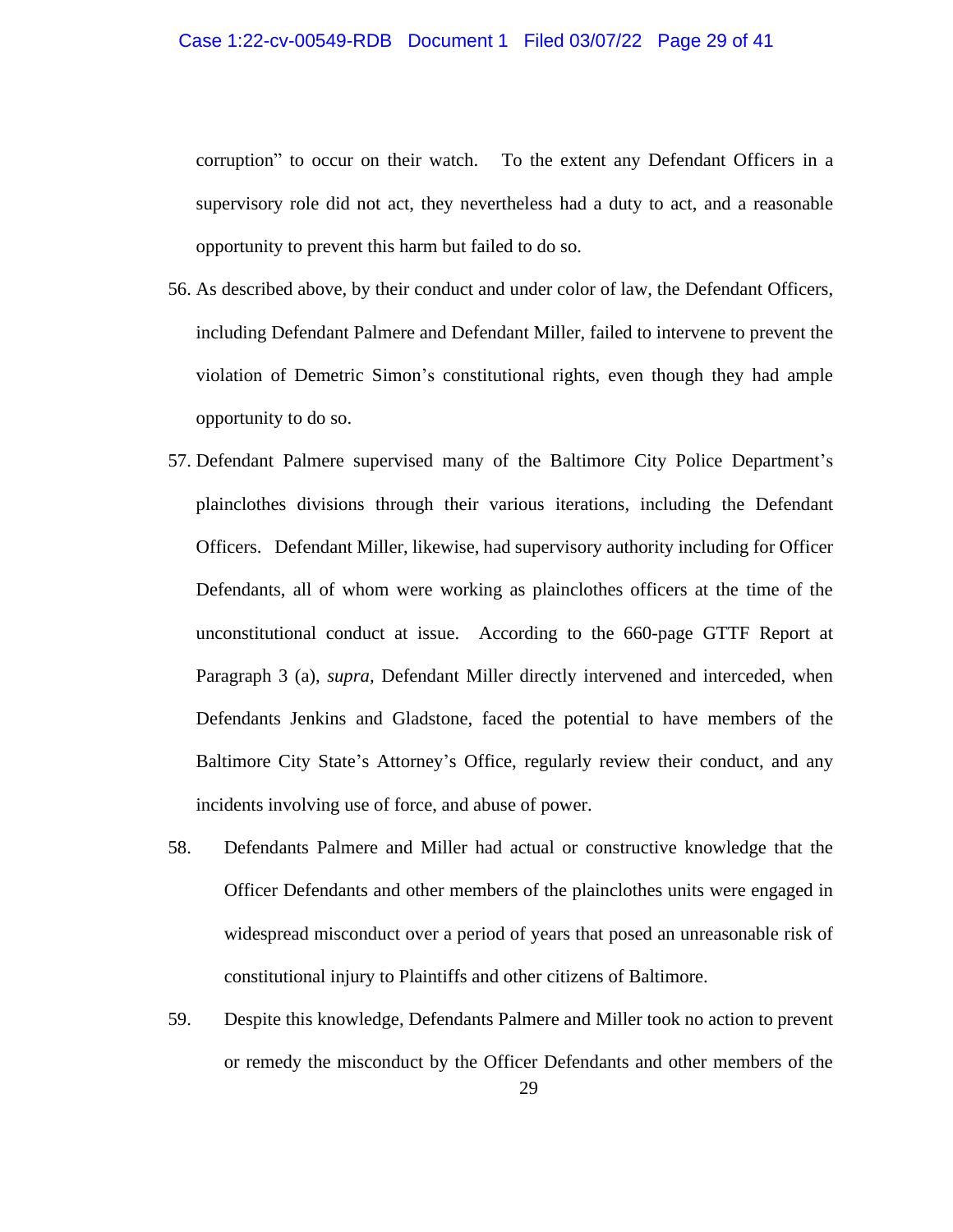### Case 1:22-cv-00549-RDB Document 1 Filed 03/07/22 Page 30 of 41

plainclothes units. They were deliberately indifferent to the persistent constitutional violations by the Officer Defendants and other plainclothes officers whom they directly supervised. They routinely failed to supervise and discipline the Officer Defendants and his other subordinates, thus allowing the misconduct to continue and thrive.

- 60. Additionally, various Officer Defendants, particularly Officers Hankard and Jenkins, were known to have "done things" prior to their interactions on the day of Demetric Simon's being hit by a car driven by Officer Jenkins, and confidently were stated by Mr. Brumwich "shouldn't have been in the police department anymore" by the earlier Police Trial Boards tasked with police officer discipline yet were kept on due to being perceived as a "producer" of gun arrests. *See* [Forum](https://www.youtube.com/watch?v=dNrWwN4UcUs&list=WL&index=96&t=349s)  on Gun Trace Task Force: [It's Origins, Causes and Consequences, February 23,](https://www.youtube.com/watch?v=dNrWwN4UcUs&list=WL&index=96&t=349s)  2022, hosted [by University of Baltimore Law Center for Criminal Justice Reform](https://www.youtube.com/watch?v=dNrWwN4UcUs&list=WL&index=96&t=349s)  [\(Heather Warnken, Moderator, with Michael Brumwich as Guest Presenter\), at](https://www.youtube.com/watch?v=dNrWwN4UcUs&list=WL&index=96&t=349s)  [48:13.](https://www.youtube.com/watch?v=dNrWwN4UcUs&list=WL&index=96&t=349s)
- 61. As a direct and proximate result of the tortious actions and constitutional violations of the Defendants, taken with malicious intent and willful indifference, Plaintiff Demetric Simon had and continues to have injuries, including but not limited to loss of liberty, physical injury, lost wages, lost time with loved ones, legal costs and fees, mental anguish, emotional pain and suffering, humiliation, anxiety, worry, injury to health, loss of time, and damage to reputation, and other compensatory damages.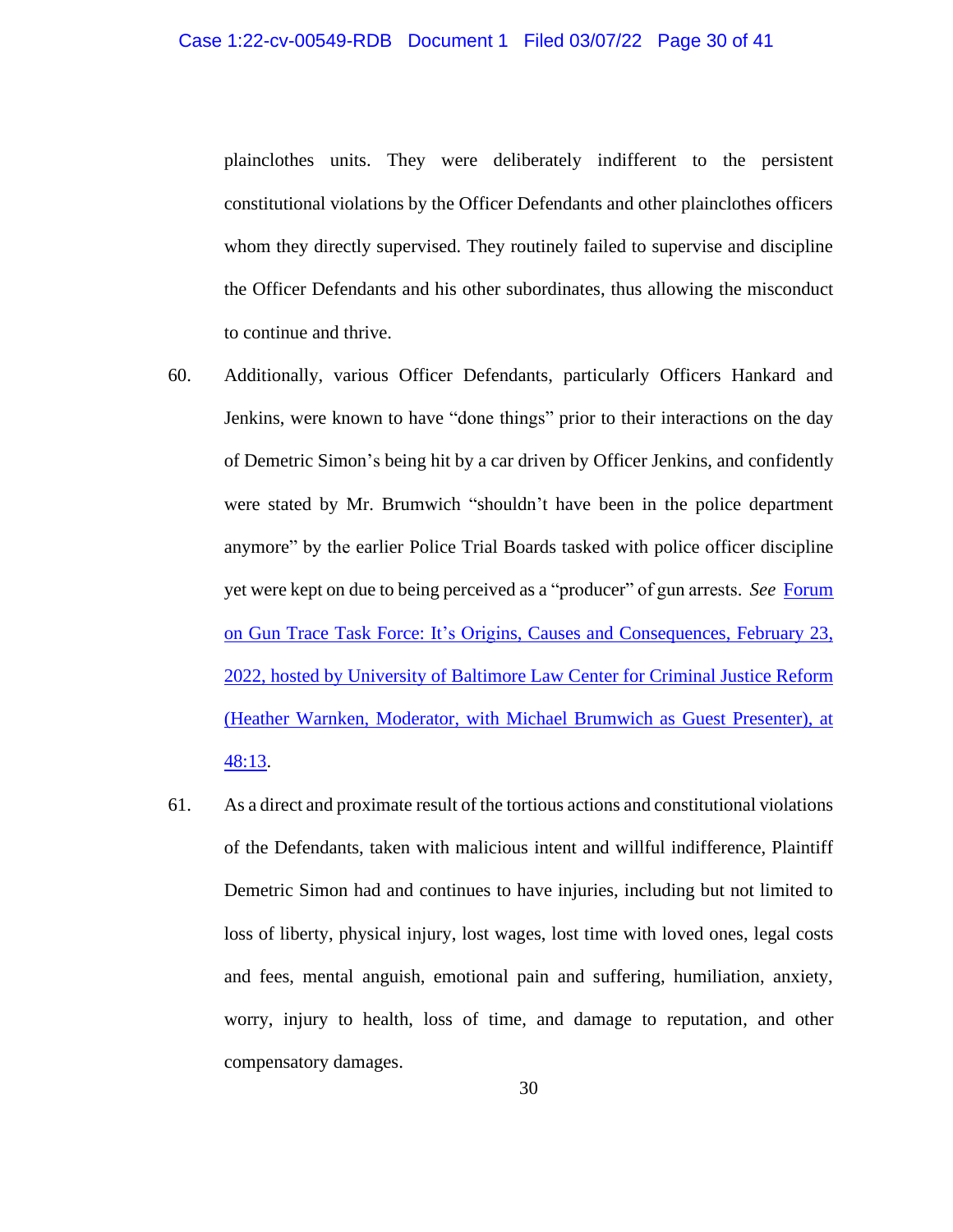#### **Count II**

**42 U.S.C. Section 1985 – Conspiracy— Malicious Prosecution, Malicious Use of Process, Unlawful Search and Seizure, Intimidation, False Arrest, False Imprisonment, Civil Rights Violations, Civil Conspiracy, Aider & Abettor Liability, Retaliation, Supervisory Liability, Failure to Supervise, Negligent Hiring, Negligent Training, Negligent Retention, Unconstitutional Customs and Practices under** *Monell***, and Violations of 4th and 14th Amendments to the United States Constitution (All Defendants, with Exception** *Monell* **Claim Only Applies to Defendant Baltimore City Police Department)**

- 62. Plaintiff Simon hereby incorporates and restates Paragraphs 1 through 61 (especially including Paragraph 3 and the incorporated hyperlinks), and further states as follows:
- 63. As described above, Defendant Officers acted in concert, and conspired to accomplish an unlawful purpose by unlawful means.
- 64. In furtherance of this conspiracy, the Defendant Officers engaged in and facilitated numerous unlawful acts, including, but not limited to, fabricating evidence and committing perjury in statements of probable cause, committing perjury in grand jury proceedings, and were otherwise willful participants in the joint activity.
- 65. The misconduct described herein was undertaken with malicious intent and willful indifference to Plaintiff's clearly established constitutional rights. Defendant Officers' misconduct, particularly with respect to Officers Gladstone, Hankard, Jenkins, and Vignola, who were criminal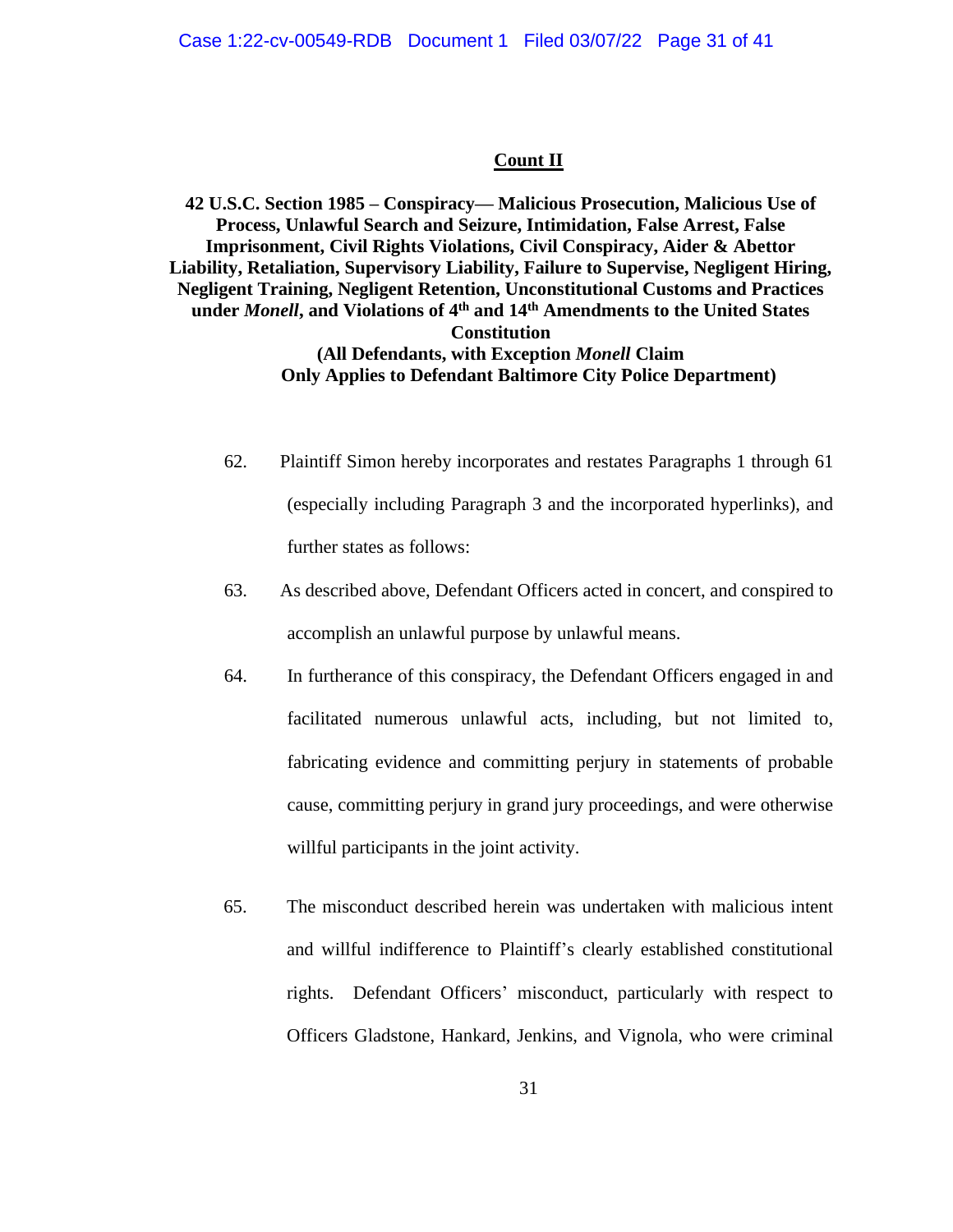prosecuted, obstructed the administration of justice in federal and state courts and was motivated by an attempt to deprive Plaintiff of due process and the equal protection of the laws.

66. As a direct and proximate result of the tortious actions and constitutional violations of the Defendants, taken with malicious intent and willful indifference, Plaintiff Demetric Simon had and continues to have injuries, including but not limited to loss of liberty, physical injury, lost wages, lost time with loved ones, legal costs and fees, mental anguish, emotional pain and suffering, humiliation, anxiety, worry, injury to health, loss of time, and damage to reputation, and other compensatory damages.

## **Count III 42. U.S.C. Section 1988-Proceedings in Vindication of Civil Rights**

- 67. Plaintiff Simon hereby incorporates and restates by reference, Paragraphs 1 through 66, and further states as follows:
- 68. The actions and activities of Defendant Officers, and Defendant BPD, directly and via conspiracy in violation of the Civil Rights Act of 1871, created a panoply of complicated related legal work, encompassing various state and federal litigation in this matter. All this work was done to fully vindicate Plaintiff Simon's constitutional and tortious injuries created by the Civil Rights violations of Defendants. This work includes not just the case herein, but related work in the following areas.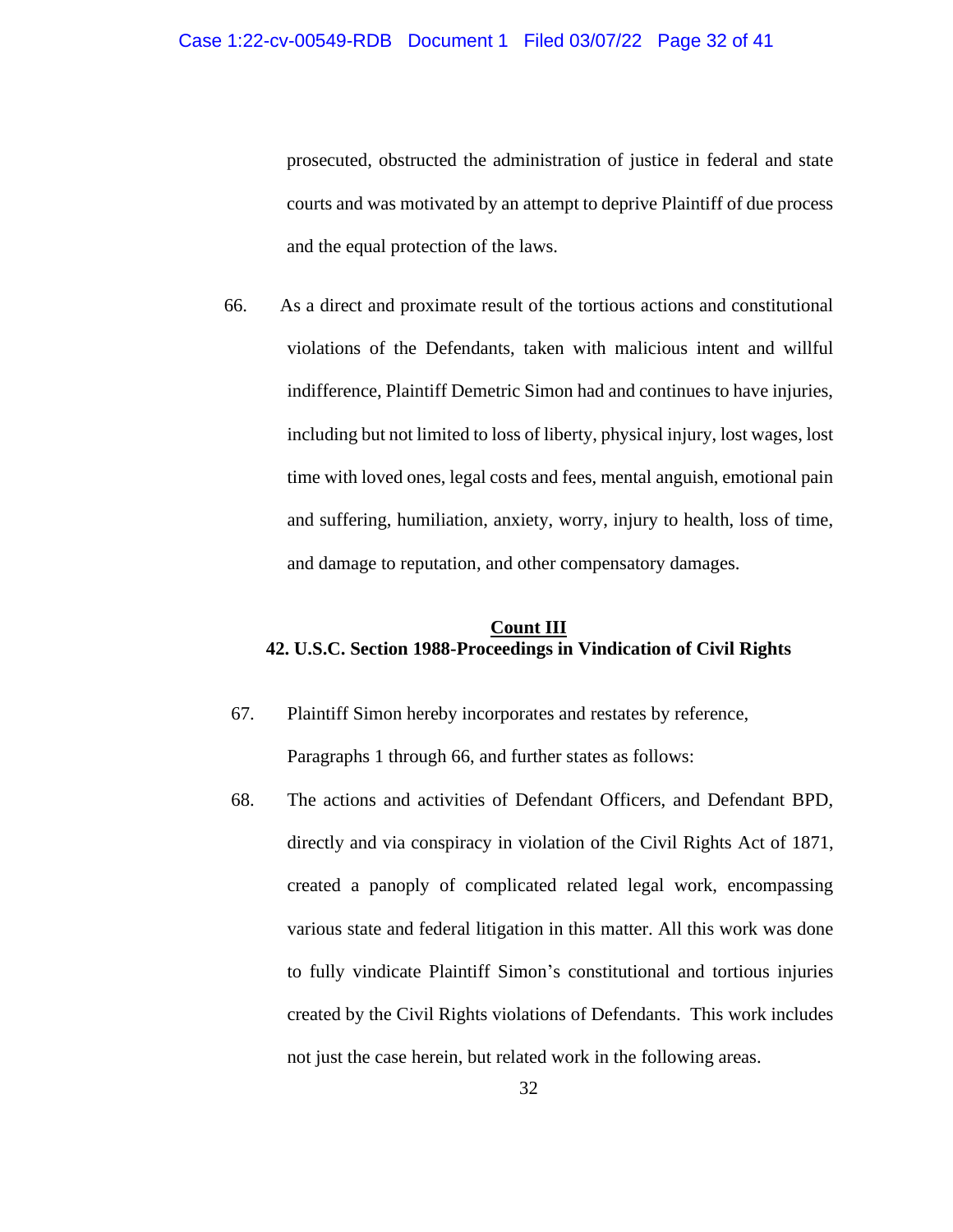- a. Work at assisting counsels tasked with arguing the merits in the *Potts* case, *supra,* Certified to the Maryland Court of Appeals, and their Amici Brief of Interested Parties to the *Potts* case, resulting in the positive decision in *Baltimore City Police Dep't v. Potts,* [and *Mayor and City Counsel of Baltimore v. Estate of William James*] 468 Md. 265 (2020); and
- b. Assistance in getting Plaintiff Demetric Simon in his criminal cases in the Circuit Court for Baltimore City, in cases 113260007 and 116154016, released from custody through previously promised drug treatment relief, credits from the 317 days imprisonment created directly from the Civil Rights violations, (but not credited on the related case of the "Violation of Probation" and ignoring the disclosure it arose from Mr. Simon's actual innocence due to the planned evidence in his case), and the eventually successful request for probation, as part of Mr. Simon getting drug treatment; and
- c. The recently appealed cases, from the decision denying the requested "Equitable Credits" to Mr. Simon, as the pending appeal cases of No. 2084 and 2085 (Sept. Term 2021) in the Maryland Court of Special Appeals.
- 33 69. As a direct and proximate result of the tortious actions and constitutional violations of the Defendants, taken with malicious intent and willful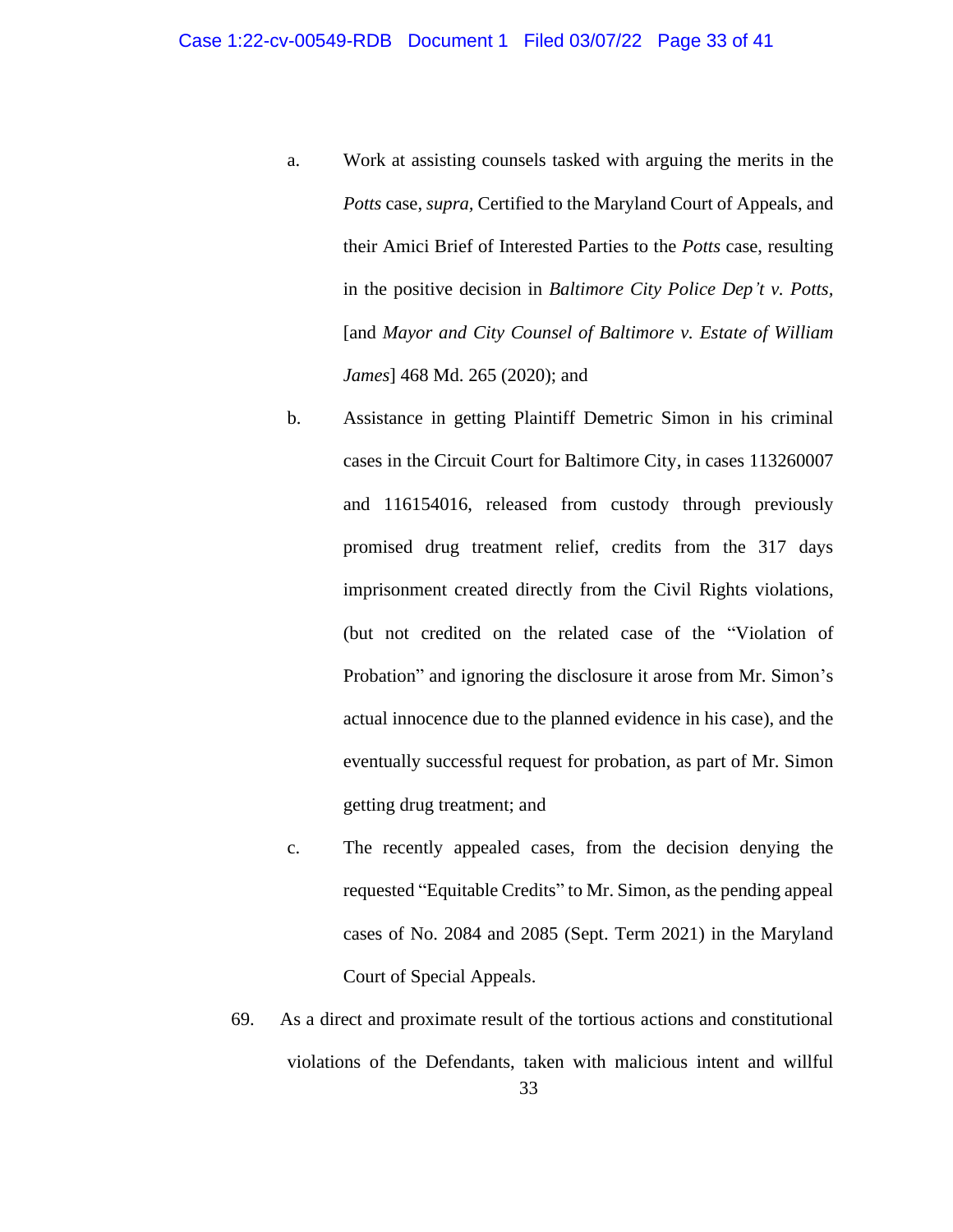indifference, Plaintiff Demetric Simon had and continues to have injuries, including but not limited to loss of liberty, physical injury, lost wages, lost time with loved ones, legal costs and fees, mental anguish, emotional pain and suffering, humiliation, anxiety, worry, injury to health, loss of time, and damage to reputation, and other compensatory damages.

70. As part of vindicating these rights, Plaintiff Demetric Simon and his counsels, seek "reasonable attorneys fees as part of the costs" in the action herein and the above-listed actions.

## **Count IV: (Violation of Maryland Declaration of Rights, Article 24) (All Defendants)**

- 71. Plaintiff Simon hereby incorporates and restates by reference, Paragraphs 1 through 70, and further states as follows:
- 72. As discussed and described above, Defendant Officers deprived Plaintiff Simon of the rights, privileges and immunities guaranteed under Article 24 of the Maryland Declaration of Rights, in violation of due process, including by planting and fabricating evidence, false police reports, and false statements of probable case, leading to Plaintiff Simon's wrongful imprisonment for crimes he did not commit, and which Defendant Officers knew or should have known he did not commit.
- 34 73. As a direct and proximate result of the tortious actions and constitutional violations of the Defendants, taken with malicious intent and willful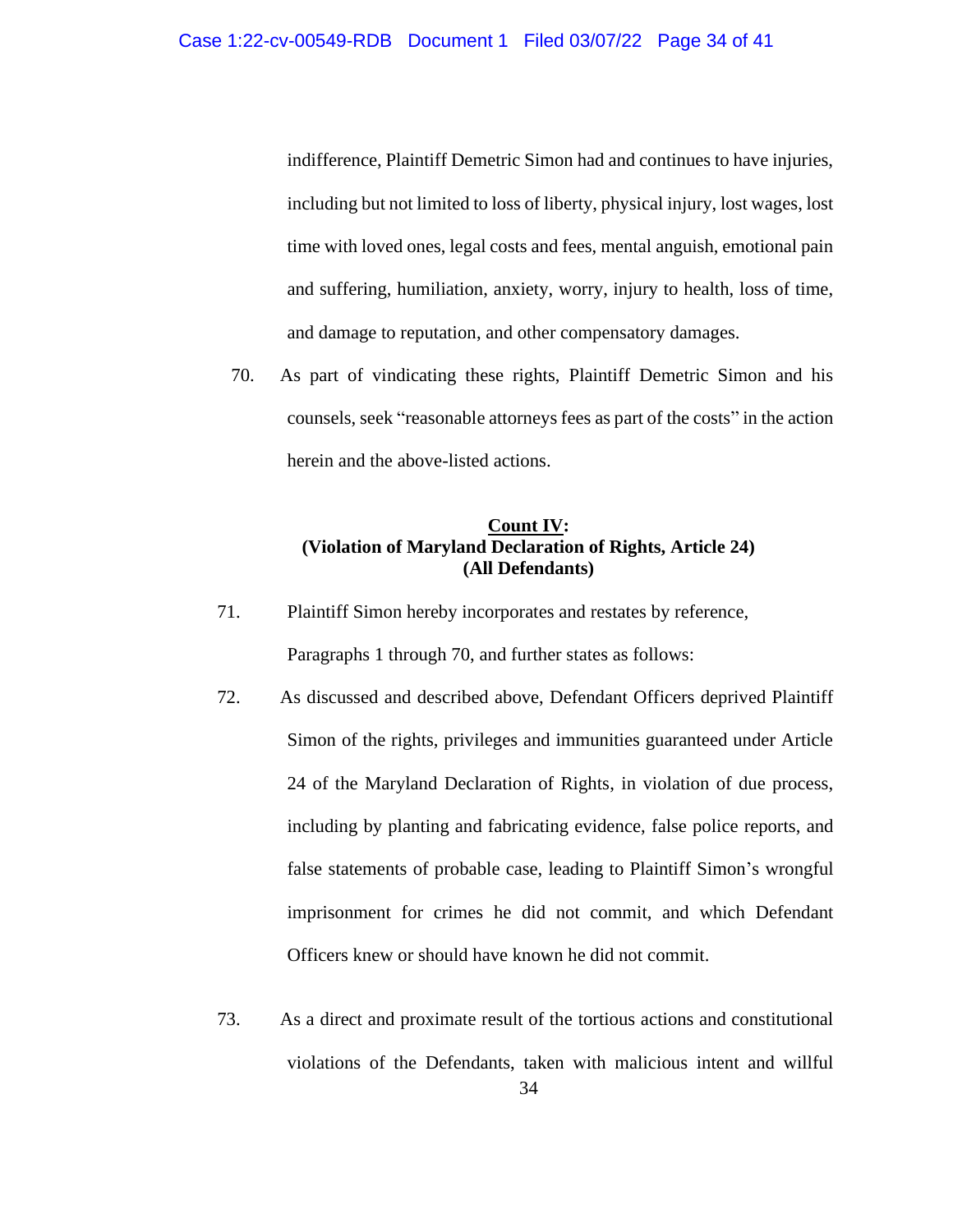indifference, Plaintiff Demetric Simon had and continues to have injuries, including but not limited to loss of liberty, physical injury, lost wages, lost time with loved ones, legal costs and fees, mental anguish, emotional pain and suffering, humiliation, anxiety, worry, injury to health, loss of time, and damage to reputation, and other compensatory damages.

## **Count V: (Malicious Prosecution) (All Defendants)**

- 74. Plaintiff Simon hereby incorporates and restates by reference, Paragraphs 1 through 73, and further states as follows:
- 75. Defendants instituted criminal proceedings against Plaintiff Demetric Simon, without probable cause and with specific and actual malice towards the Plaintiff.
- 76. As a direct and proximate result of the tortious actions and constitutional violations of the Defendants, taken with malicious intent and willful indifference, Plaintiff Demetric Simon had and continues to have injuries, including but not limited to loss of liberty, physical injury, lost wages, lost time with loved ones, legal costs and fees, mental anguish, emotional pain and suffering, humiliation, anxiety, worry, injury to health, loss of time, and damage to reputation, and other compensatory damages.

**Count VI: (Civil Conspiracy) (All Defendants)**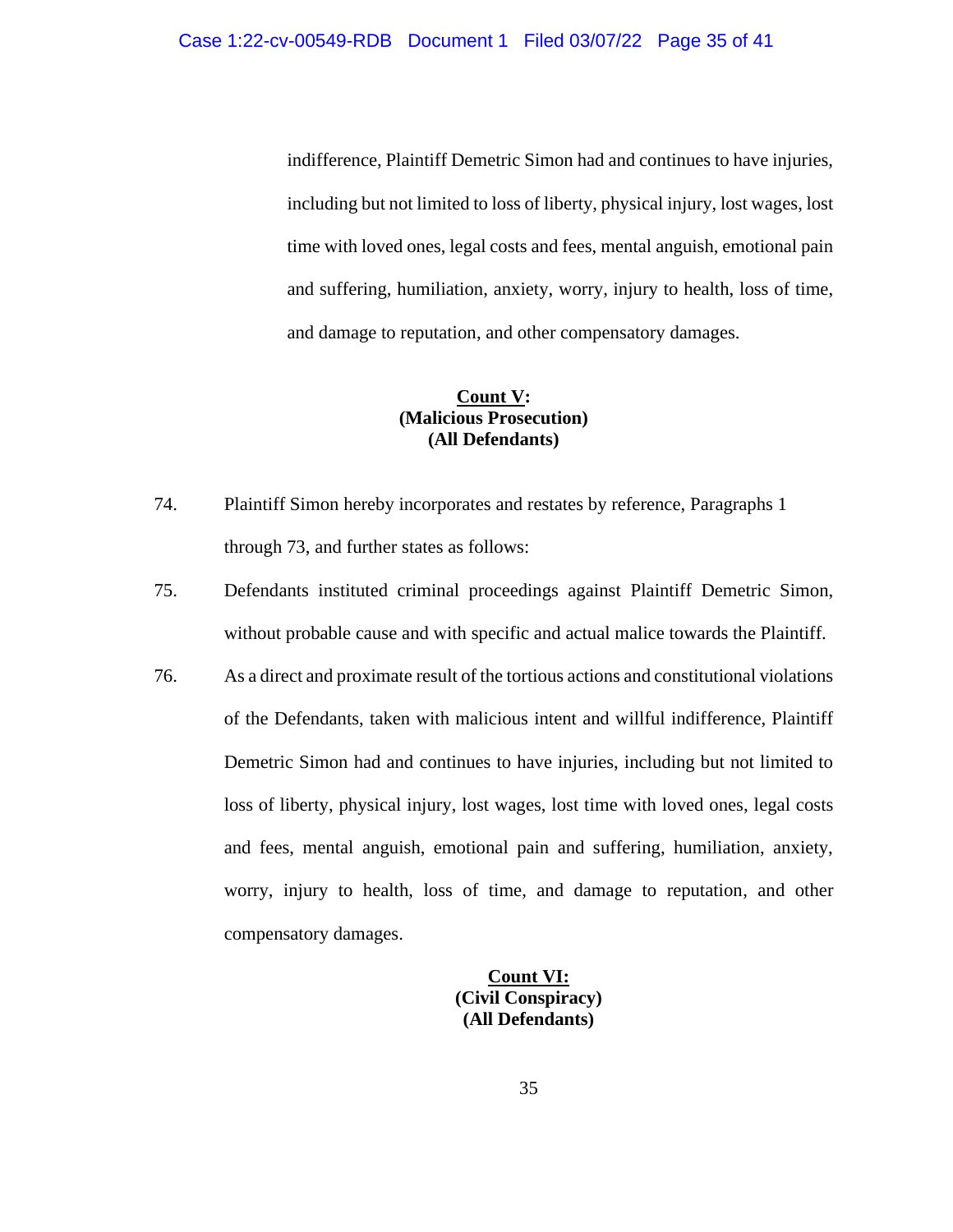- 73. Plaintiff Simon hereby incorporates and restates by reference, Paragraphs 1 through 72, and further states as follows:
- 74. Defendant Officers of the Baltimore City Police Department, along with Defendants individually, had entered into an agreement to wrongfully arrest, search, detain, and otherwise harass Plaintiff Simon, after he was the victim of the intentional and reckless injury committed by Defendant Jenkins, that would potentially adversely affect Jenkins' job and contribute to the earlier ability for scrutiny that could dismantle the house of cards of the GTTF.
- 75. Additional criminal and tortious acts in furtherance of this conspiracy, include the various false arrests, planting of evidence, and false imprisonments of Plaintiff Demetric Simon, as well as violations of Constitutional Rights.
- 76. Because of Defendants unlawful and tortious acts, in furtherance of the conspiracy, and as a direct and proximate result of the tortious actions and constitutional violations of the Defendants, taken with malicious intent and willful indifference, Plaintiff Demetric Simon had and continues to have injuries, including but not limited to loss of liberty, physical injury, lost wages, lost time with loved ones, legal costs and fees, mental anguish, emotional pain and suffering, humiliation, anxiety, worry, injury to health, loss of time, and damage to reputation, and other compensatory damages.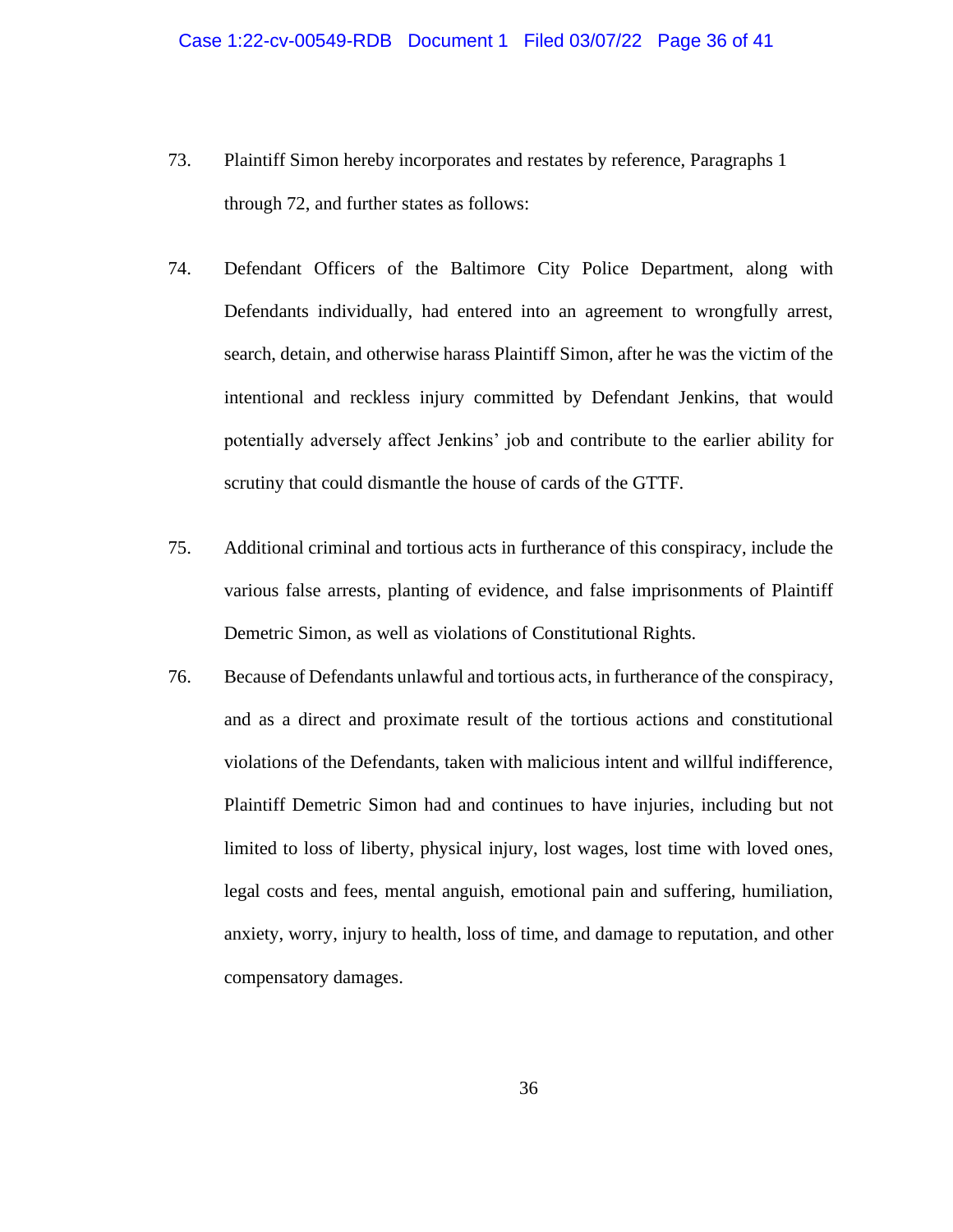## **Count VII: (Malicious Use of Process) (All Defendants)**

- 77. Plaintiff Simon hereby incorporates and restates by reference, Paragraphs 1 through 76, and further states as follows:
- 78. Defendants instituted criminal and further proceedings against Plaintiff Simon, without probable cause.
- 79. These proceedings were instituted against Plaintiffs with malice.
- 80. As a direct and proximate result of the tortious actions and constitutional violations of the Defendants, taken with malicious intent and willful indifference, Plaintiff Demetric Simon had and continues to have injuries, including but not limited to loss of liberty, physical injury, lost wages, lost time with loved ones, legal costs and fees, mental anguish, emotional pain and suffering, humiliation, anxiety, worry, injury to health, loss of time, and damage to reputation, and other compensatory damages.

## **Count VIII: (Vicarious Liability by Baltimore City Police Department, through** *Respondeat Superior***)**

- 81. Plaintiff Simon hereby incorporates and restates by reference, Paragraphs 1 through 80, and further states as follows:
- 82. At the time of the occurrences which are the subject of the Complaint herein, Defendant Officers Gladstone, Hankard, Jenkins, Vignola, Frieman, Guinn,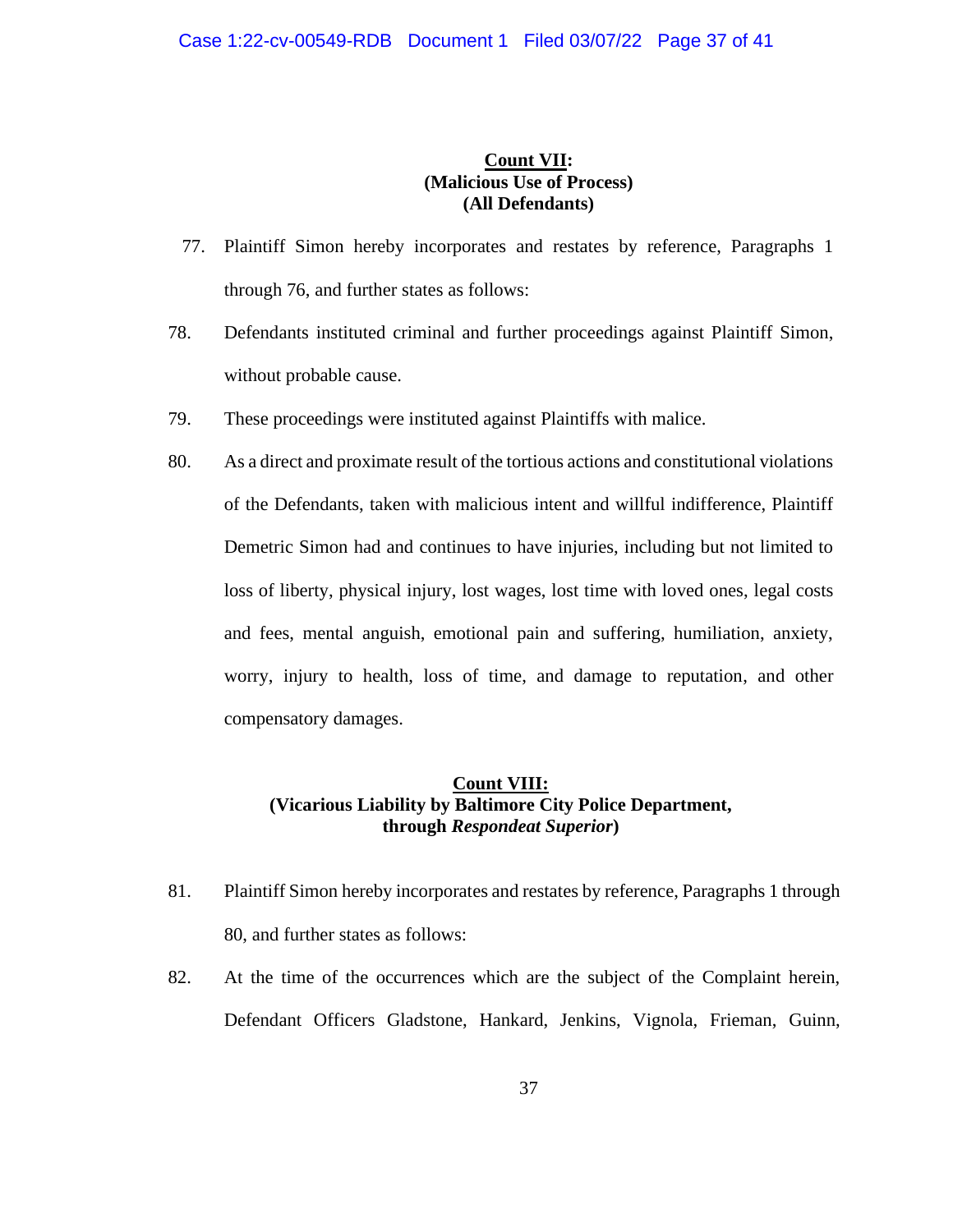Palmere, and Miller, were the agents, servants, and/or employees of Defendant Baltimore City Police Department.

- 83. Thus, Defendant Baltimore City Police Department, is liable for the acts of Defendants Officers under *respondeat superior* and *Baltimore City Police Dep't v. Potts,* [and *Mayor and City Counsel of Baltimore v. Estate of William James*] 468 Md. 265 (2020).
- 84. As a direct and proximate result of the tortious actions and constitutional violations of the Defendants, taken with malicious intent and willful indifference, Plaintiff Demetric Simon had and continues to have injuries, including but not limited to loss of liberty, physical injury, lost wages, lost time with loved ones, legal costs and fees, mental anguish, emotional pain and suffering, humiliation, anxiety, worry, injury to health, loss of time, and damage to reputation, and other compensatory damages.

## **Count VIII: Civil Racketeer Influenced and Corrupt Organizations Act (Civil RICO) and Conspiracy to Violate Civil RICO, 18 USC §§ 1961** *et seq.***) (All Defendants)**

85. Plaintiff Simon hereby incorporates and restates by reference, Paragraphs 1 through 84, and further states as follows, (especially with the about 1000 pages of Linked Attachments in Paragraph 3, and the "enterprises" summarized in Paragraph 4) as if fully restated here, and further states: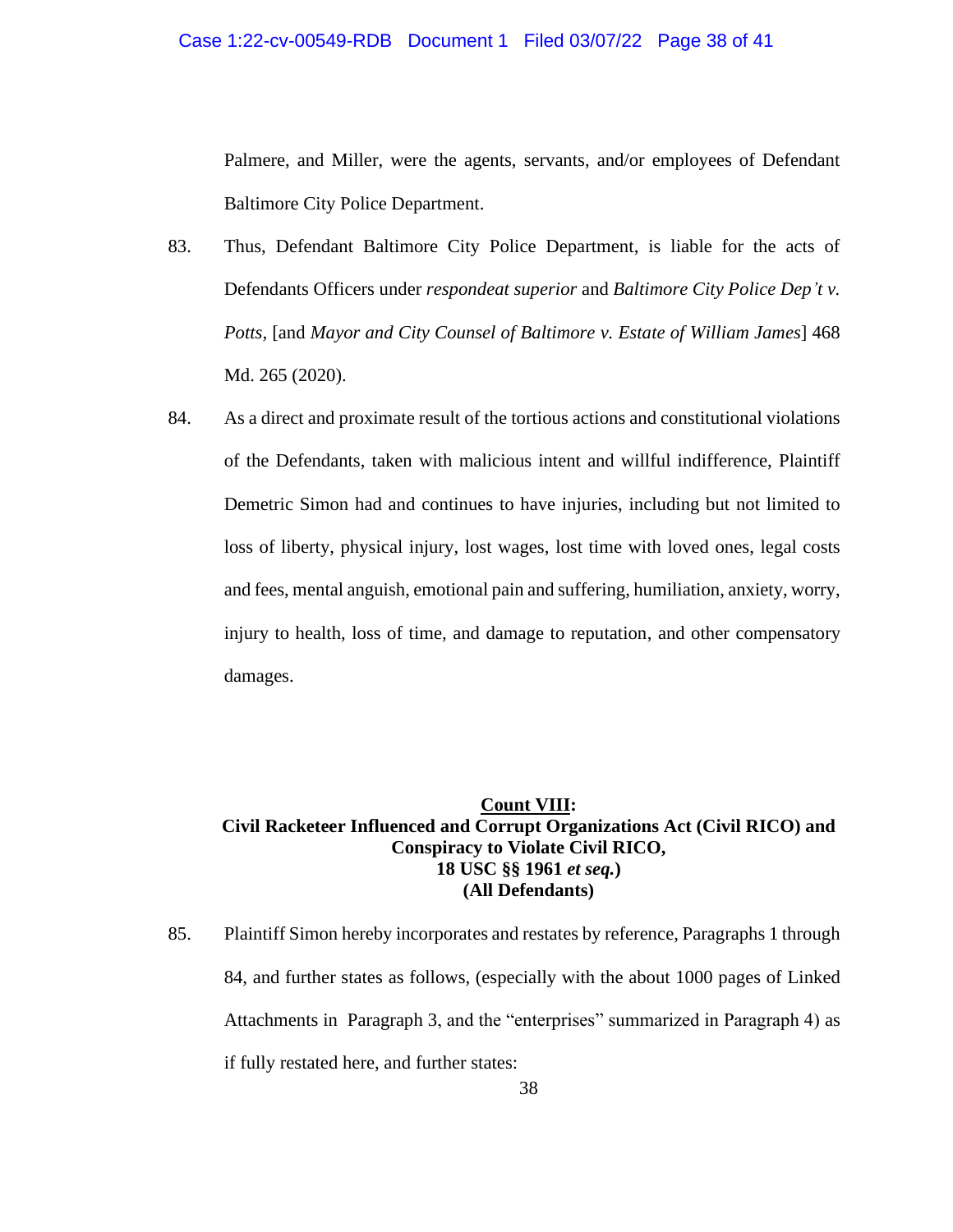- 86. Jurisdiction is proper in this Court pursuant to 18 U.S.C. §§ 1961 *et seq*.
- 87. The BPD, and the individual Defendants associated in fact, collectively and in groups, as separate enterprises engaged in, or enterprises, in fact, engaged in, of the activities which fall under RICO.
- 88. Defendants are or were police officers, employed by, and/or associated with the Baltimore City Police Department.
- 89. Defendants conducted or participated directly and/or indirectly in the affairs of the Baltimore City Police Department, through a pattern of racketeering activity.
- 90. Defendants were associated with the enterprise in fact.
- 91. Defendants conducted or participated directly and/or indirectly in the affairs of the enterprise in fact through a pattern of racketeering activity.
- 92. The Plaintiff has suffered physical injury to his bodily integrity, false arrest, and false imprisonment, as a result of the pattern of racketeering activity perpetrated by the Defendants.
- 93. As noted in the previous paragraphs and cases, and Commissions set up to examine the historical roots and egregiousness of the matter, the Baltimore City Police Department and Defendants have engaged in a crusade, against Plaintiff and others, with scores of predicate acts, involving unlawful arrests, multiple unlawful searches of persons and property, and multiple unlawful seizures of persons. They have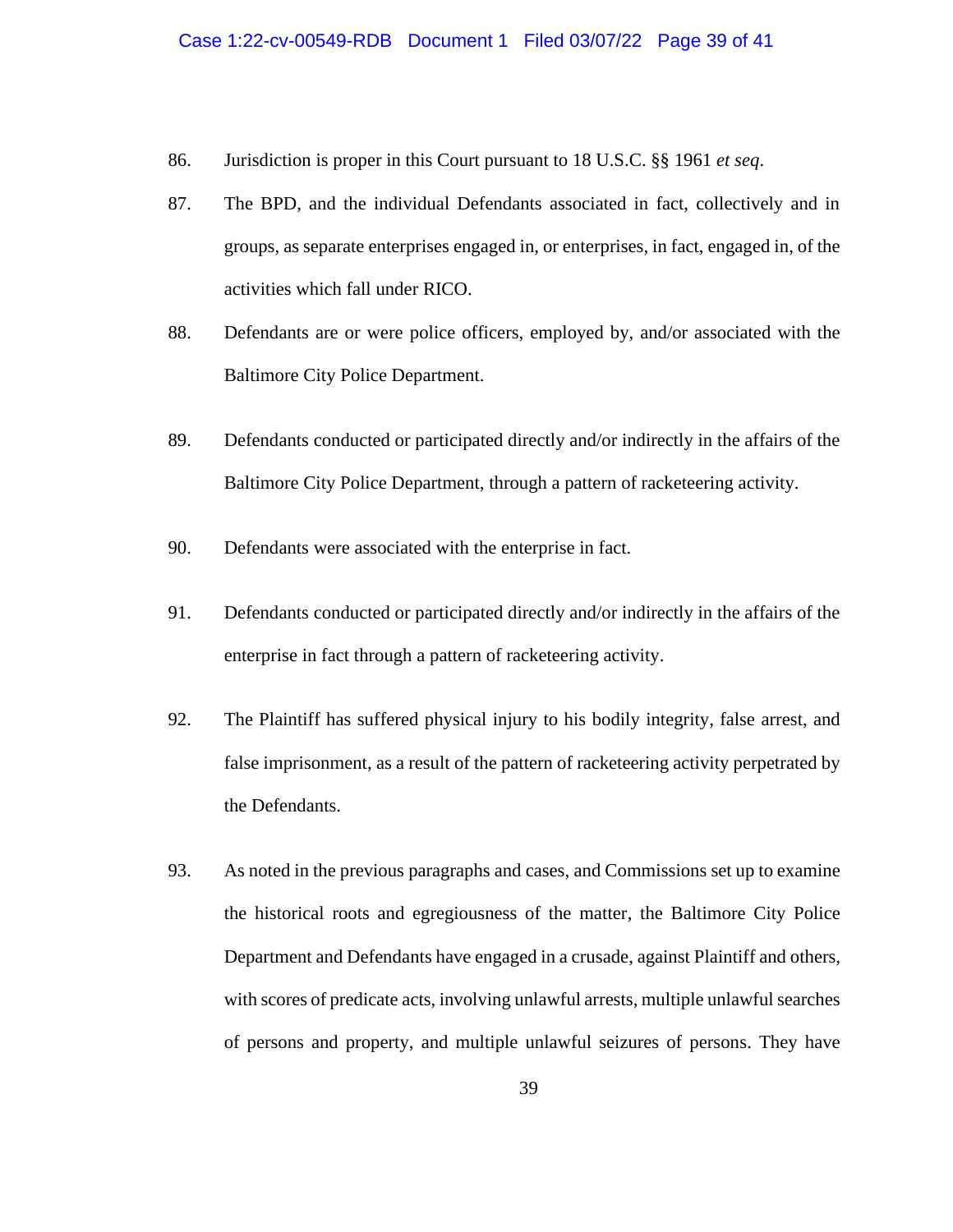violated due process rights, and civil rights, just to accommodate criminal cases against the Plaintiff and others, and avoid scrutiny. They also have conspired and aided and abetted in the fabrication of charges without probable cause against the Plaintiff and others.

- 94. As noted in the previous paragraphs and causes of actions, this pattern of racketeering activity prospered, and had continued with the enterprise of the Baltimore City Police Department, subgroup "enterprises-in-fact" of the BPD (including the GTTF), the individual Defendants, and involved multiple past and present employees of the BPD, up through at least the 2019 and 2020 criminal indictments unsealed in the Maryland Federal District Court.
- 95. As a direct and proximate result of the tortious actions and constitutional violations of the Defendants, taken with malicious intent and willful indifference, Plaintiff Demetric Simon had and continues to have injuries, including but not limited to loss of liberty, physical injury, lost wages, lost time with loved ones, legal costs and fees, mental anguish, emotional pain and suffering, humiliation, anxiety, worry, injury to health, loss of time, and damage to reputation, and other compensatory damages.

**WHEREFORE**, the Plaintiff Demetric Simon, prays for judgment against all of the Defendants named above, both jointly and severally, in the amount of Eight Million Five Hundred Thousand Dollars (\$8,500,000.00) for compensatory damages and Eight